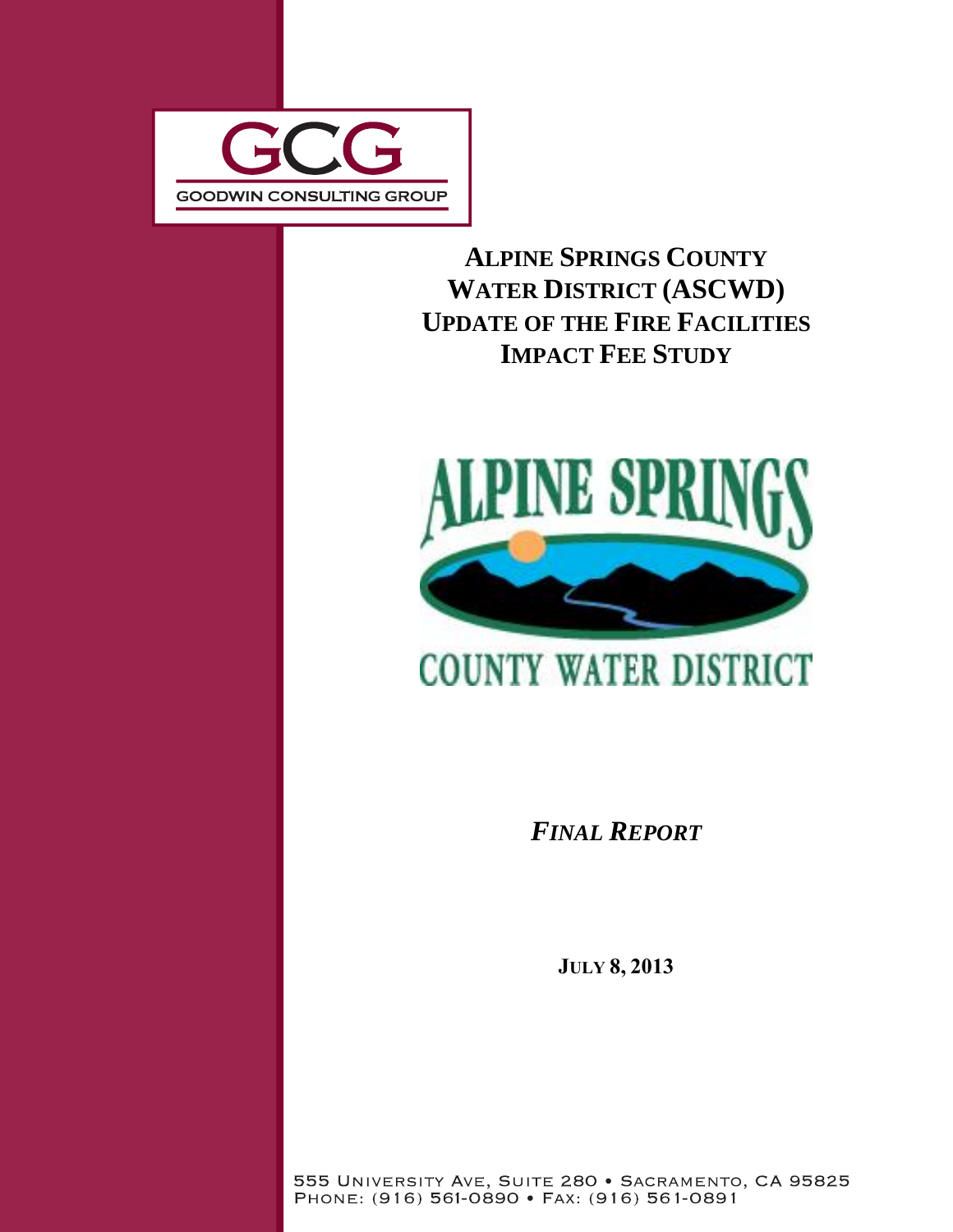# **ALPINE SPRINGS COUNTY WATER DISTRICT (ASCWD) UPDATE OF THE FIRE FACILITIES IMPACT FEE STUDY (***FINAL REPORT)*

# **TABLE OF CONTENTS**

| <b>Section</b> | Page |
|----------------|------|
|                |      |
| I.             |      |
| II.            |      |
| III.           |      |
| IV.            |      |
| V.             |      |
| VI.            |      |
|                |      |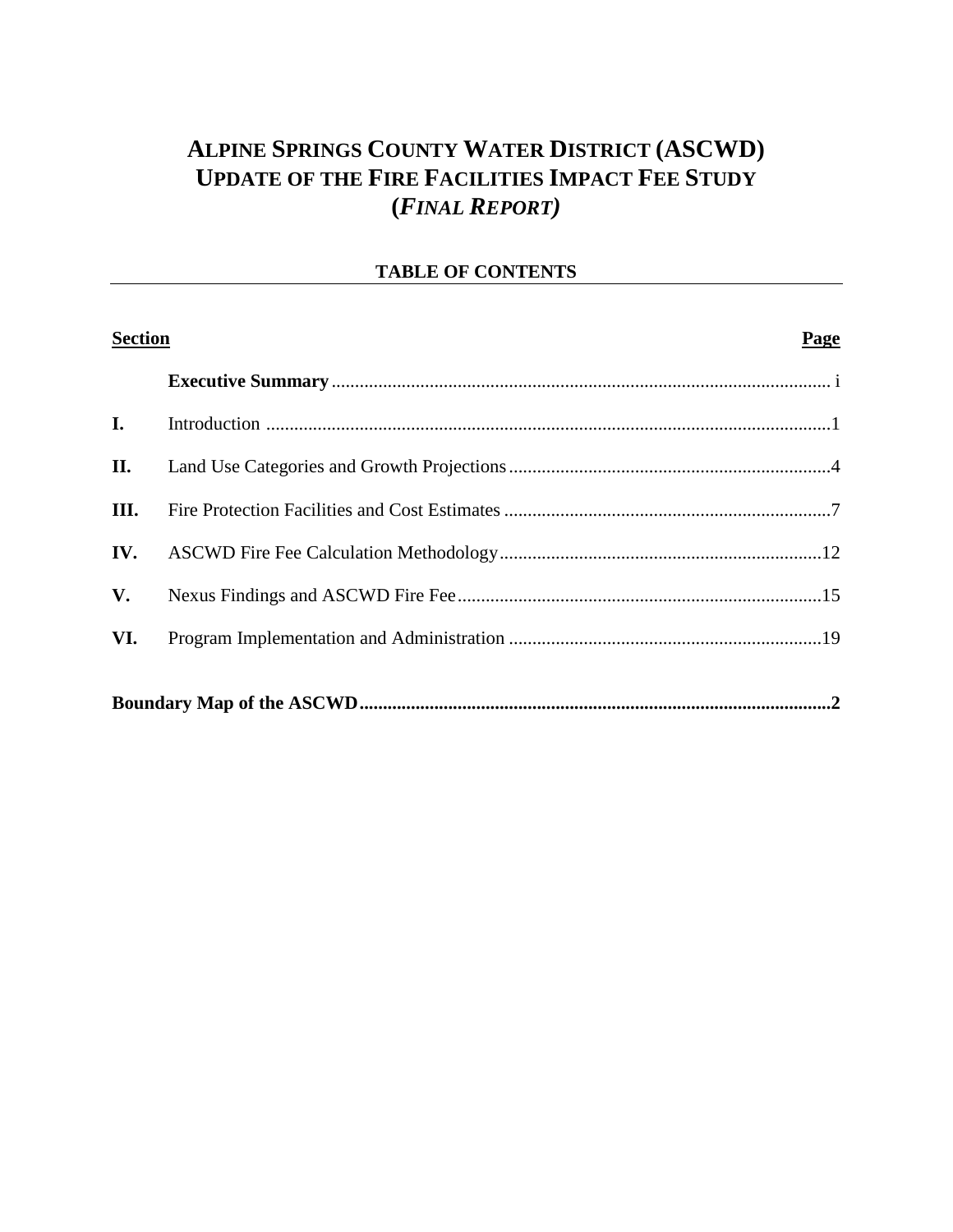# *EXECUTIVE SUMMARY*

#### **BACKGROUND**

Additional fire protection facilities will be needed to meet the service demands of future development within the Alpine Springs County Water District ("ASCWD" or "Water District"). The North Tahoe Fire Protection District ("NTFPD"), which provides fire protection services to development in the Water District, has recently updated the capital facilities plan for the Water District through the year 2035. A fair share portion of the cost of these facilities will be funded by future growth within the Water District. Consequently, the proposed fire facilities impact fee ("ASCWD Fire Fee") included in this *Alpine Springs County Water District Update of the Fire Facilities Impact Fee Study* ("Fee Study") will apply to all future development within the Water District boundaries. The ASCWD Fire Fee complies with Mitigation Fee Act nexus requirements because the fees are set at the amount needed to mitigate the specific impacts that will result from new development in the Water District.

The Water District's current fire fee is based on the *Fire Facilities Mitigation Fee Study*, prepared in 2007 ("2007 Study"). The ASCWD Fire Fees proposed in this Fee Study have been revised from the 2007 Study to reflect updated fire facility needs and updated development projections through 2035.

## **FIRE PROTECTION FACILITIES AND COSTS**

The Fee Study identifies fire protection facilities needed to serve development through 2035 in the Water District. The required fire facilities and costs were determined by the NTFPD based on its long range needs. Facility costs included in the Fee Study have been updated to reflect current and anticipated facility needs as well as other revised assumptions.

A summary of the facilities and cost estimates, which totals approximately \$2.2 million, is shown in Table A. Detailed fire facilities and cost estimates incorporated in the Fee Study are described in Section III of this report.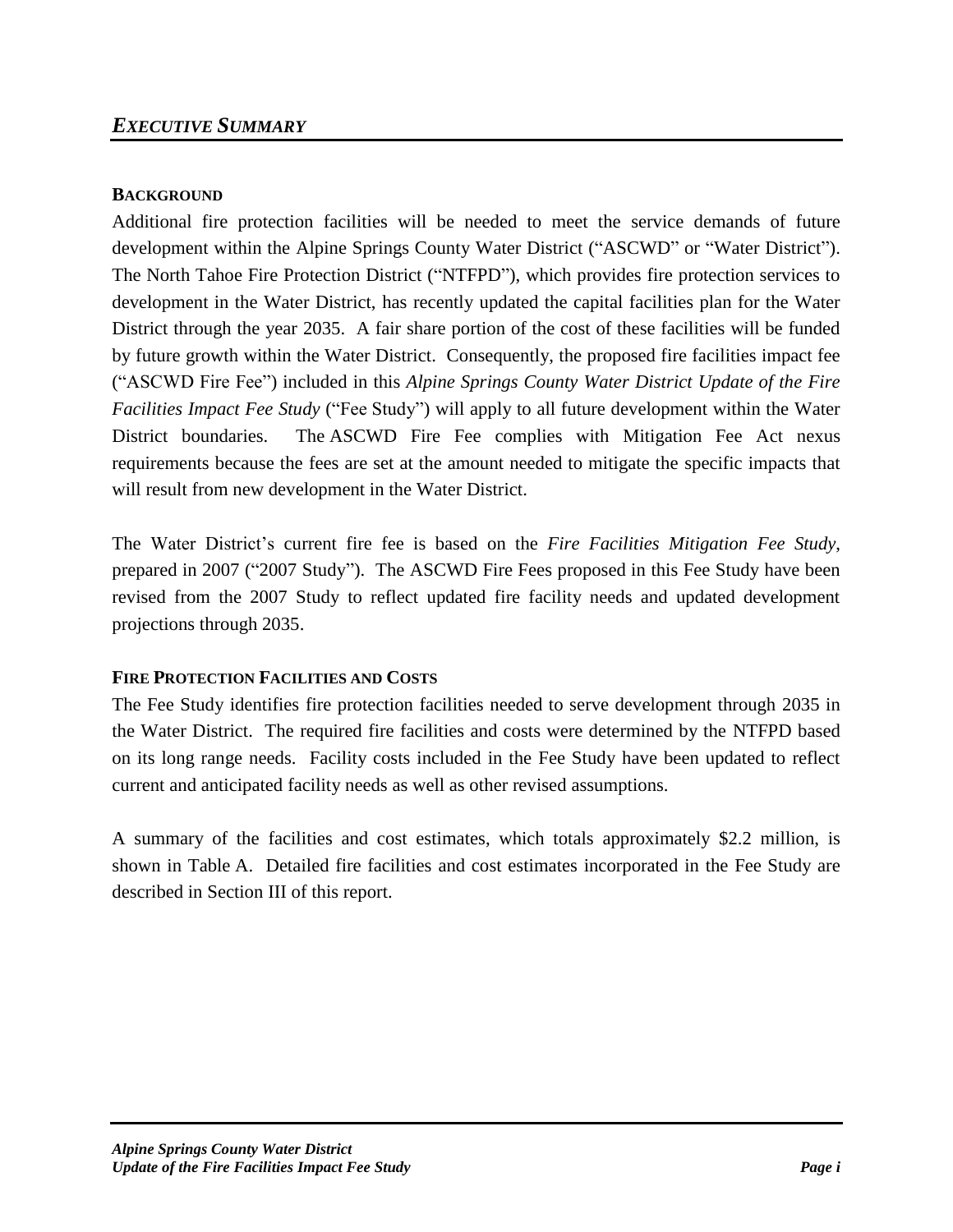# **TABLE A FACILITIES COST SUMMARY**

| <b>Description</b>                                      | <b>Estimated</b><br>Cost |
|---------------------------------------------------------|--------------------------|
| <b>Existing Facilities</b><br><b>Planned Facilities</b> | \$1,677,487<br>\$560,600 |
| <b>Total</b>                                            | \$2,238,087              |

# **ASCWD FIRE FEES**

A summary of the proposed ASCWD Fire Fee is presented below in Table B; the ASCWD Fire Fee includes a 2.0% administration fee mark-up that will be used to fund costs associated with administering the ASCWD Fire Fee program. This fee will fund fee study updates, accounting, and annual reporting required by the Mitigation Fee Act.

| <b>ASCWD FIRE FEE SUMMARY</b> |            |  |  |  |
|-------------------------------|------------|--|--|--|
| <b>Land Use</b>               | Fee per SF |  |  |  |
| Residential                   | \$1.14     |  |  |  |
| <i>Nonresidential</i>         |            |  |  |  |
| Commercial                    | \$1.87     |  |  |  |
| Office                        | \$2.38     |  |  |  |
| Industrial                    | \$1.66     |  |  |  |

**TABLE B**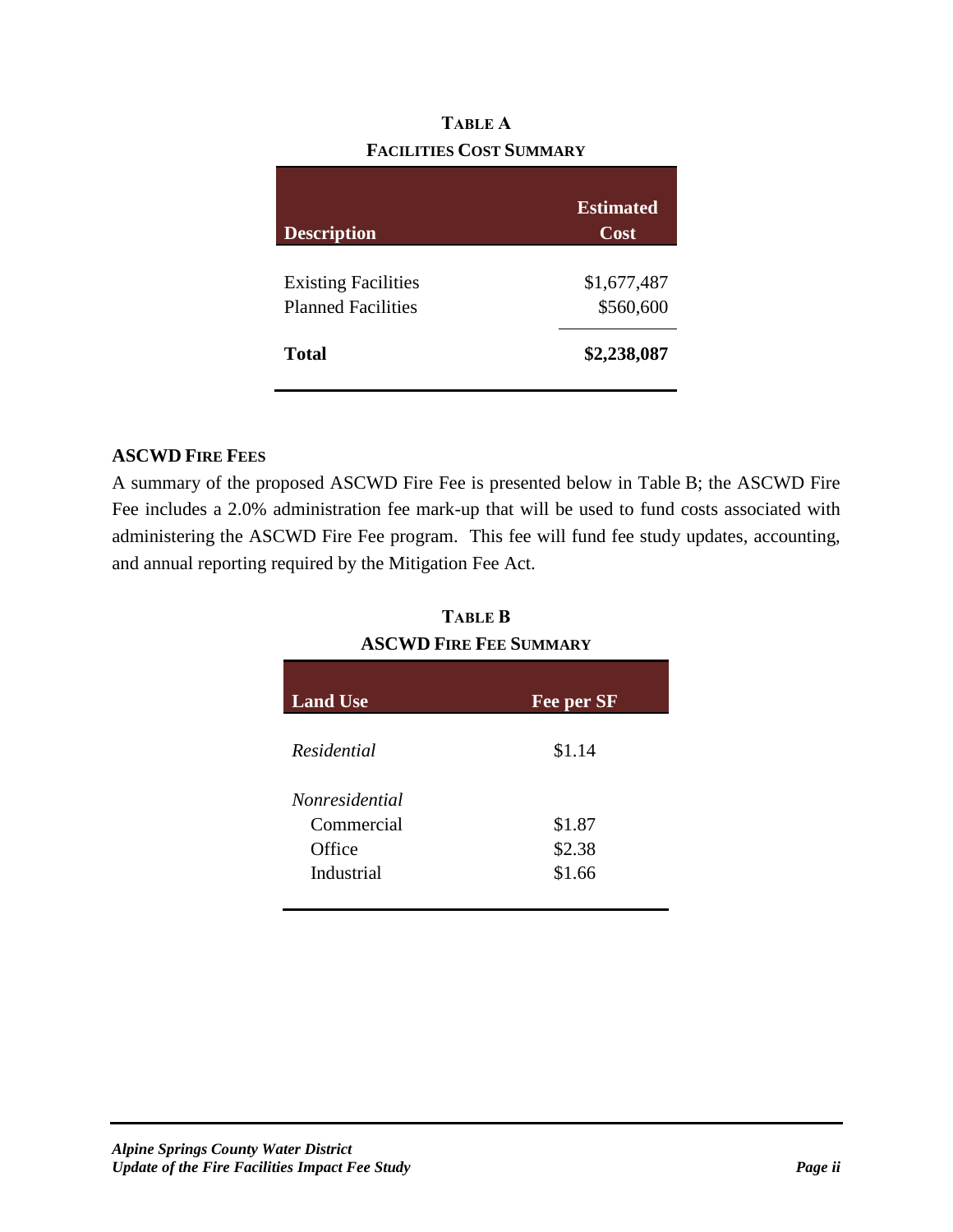# *I. INTRODUCTION*

The Alpine Springs County Water District ("ASCWD" or "Water District") is an independent special district that provides water, sewer, parks, garbage, and fire protection service to the residents of Alpine Meadows. A map identifying the Water District's boundary is shown on the following page. Fire protection services, such as fire, rescue, and pre-hospital emergency medical services, are provided to residents and employees within the Water District through a service contract with the North Tahoe Fire Protection District ("NTFPD").

The NTFPD provides fire protection and related services to residents and employees within the Water District through the Alpine Meadows fire station. The Alpine Meadows station currently serves approximately 440 residents.

The NTFPD also operates five fire stations within its own boundaries. The five stations are located in Tahoe City, Kings Beach, Homewood, Dollar Point, and Carnelian Bay. Costs associated with fire protection facilities and equipment required to serve residents and employees within the NTFPD are included in the *North Tahoe Fire Protection District Fire Facilities Mitigation Fee Study*.

## **PURPOSE OF STUDY**

As the ASCWD develops, new or expanded fire facilities will be required to meet the service demands of future development. If adopted, the impact fee presented in this report ("ASCWD Fire Fee") will apply to all future development within the Water District boundary. The ASCWD Fire Fee complies with the Mitigation Fee Act nexus requirements because the Fee is calculated to mitigate only the specific impacts that will result from new development in the Water District.

Goodwin Consulting Group, Inc. was retained to prepare this *Alpine Springs County Water District Update of the Fire Facilities Impact Fee Study* ("Fee Study"). The ASCWD Fire Fee will be implemented by the ASCWD Board of Directors and Placer County Board of Supervisors through the adoption of a resolution or ordinance. The ASCWD Fire Fee will replace the Water District's current fire fee that is based on the *Fire Facilities Mitigation Fee Study* that was prepared in 2007 ("2007 Study").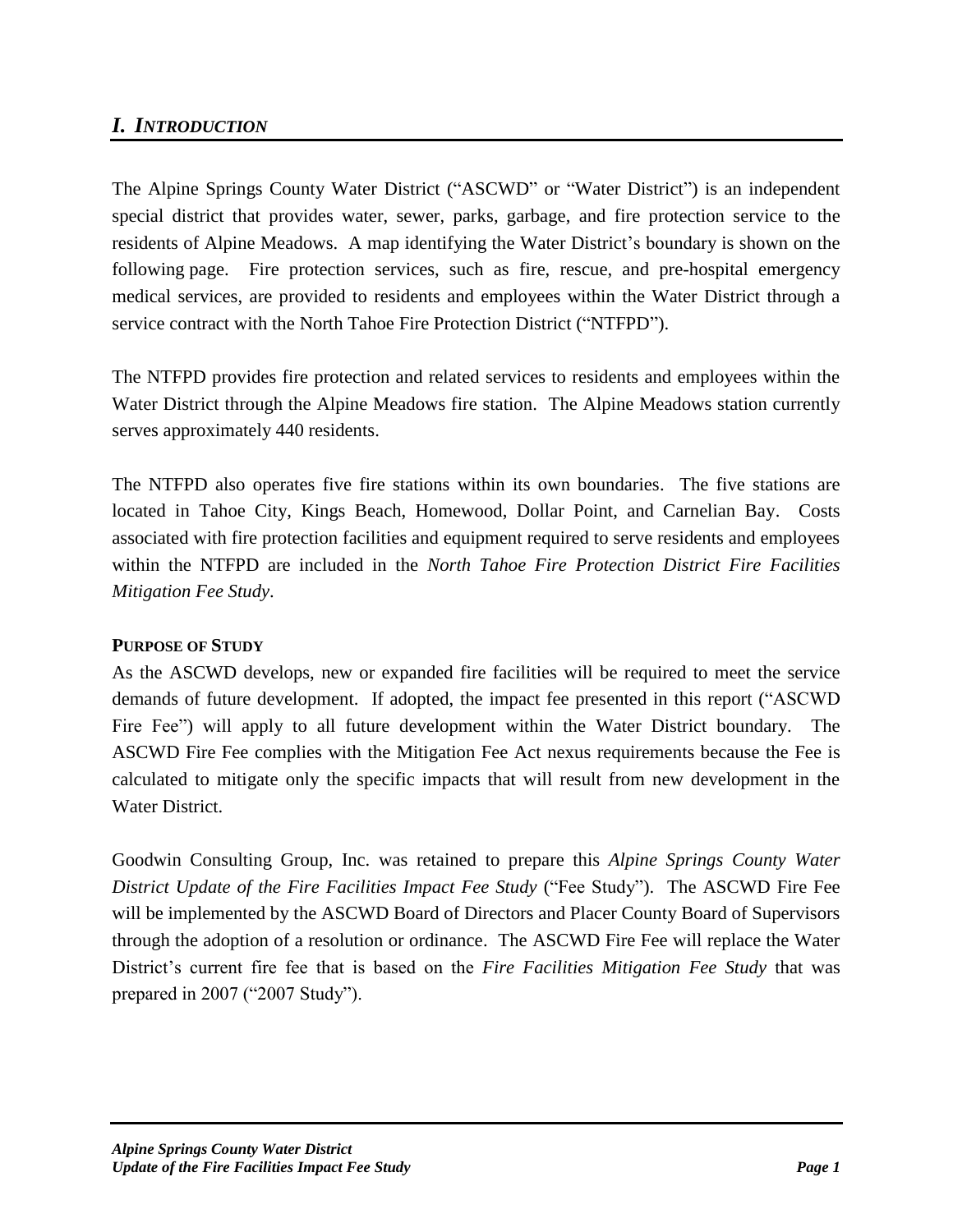# **ASCWD BOUNDARY MAP**

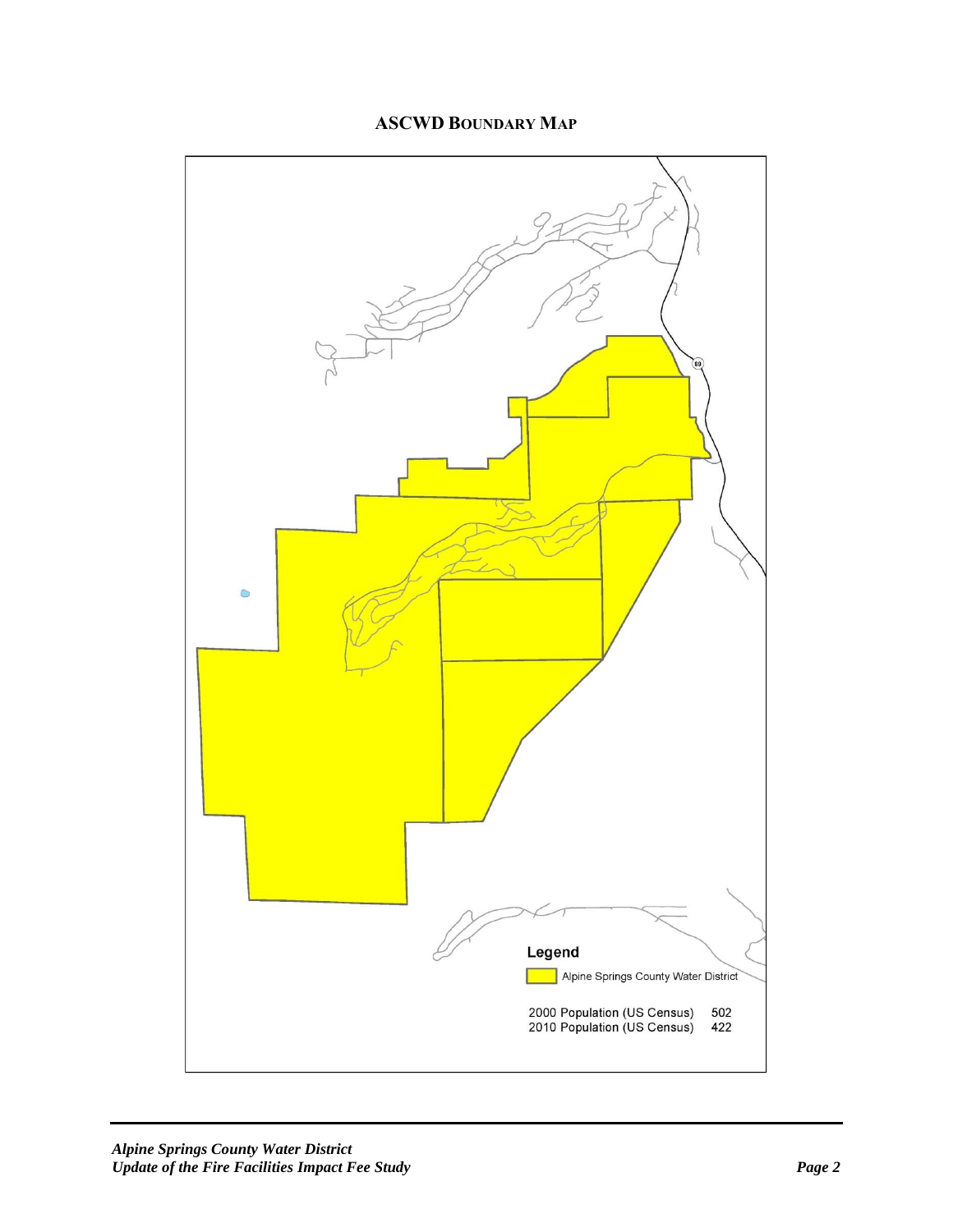# **IMPACT FEE NEXUS REQUIREMENTS**

Assembly Bill ("AB") 1600, which was enacted by the State of California in 1987, created Section 66000 et seq. of the Government Code. AB 1600, which created the Mitigation Fee Act, requires that all public agencies satisfy the following requirements when establishing, increasing, or imposing a fee as a condition of approval for a development project:

- 1. Identify the purpose of the fee
- 2. Identify the use to which the fee will be put
- 3. Determine how there is a reasonable relationship between:
	- A. The fee's use and the type of development project on which the fee is imposed
	- B. The need for the public facility and the type of development project on which the fee is imposed.
	- C. The amount of the fee and the cost of the public facility or portion of the public facility attributable to the development on which the fee is imposed.

The assumptions and cost allocation methodology that were used to establish the nexus between the ASCWD Fire Fee and the development on which it will be levied are summarized in the subsequent sections of this report.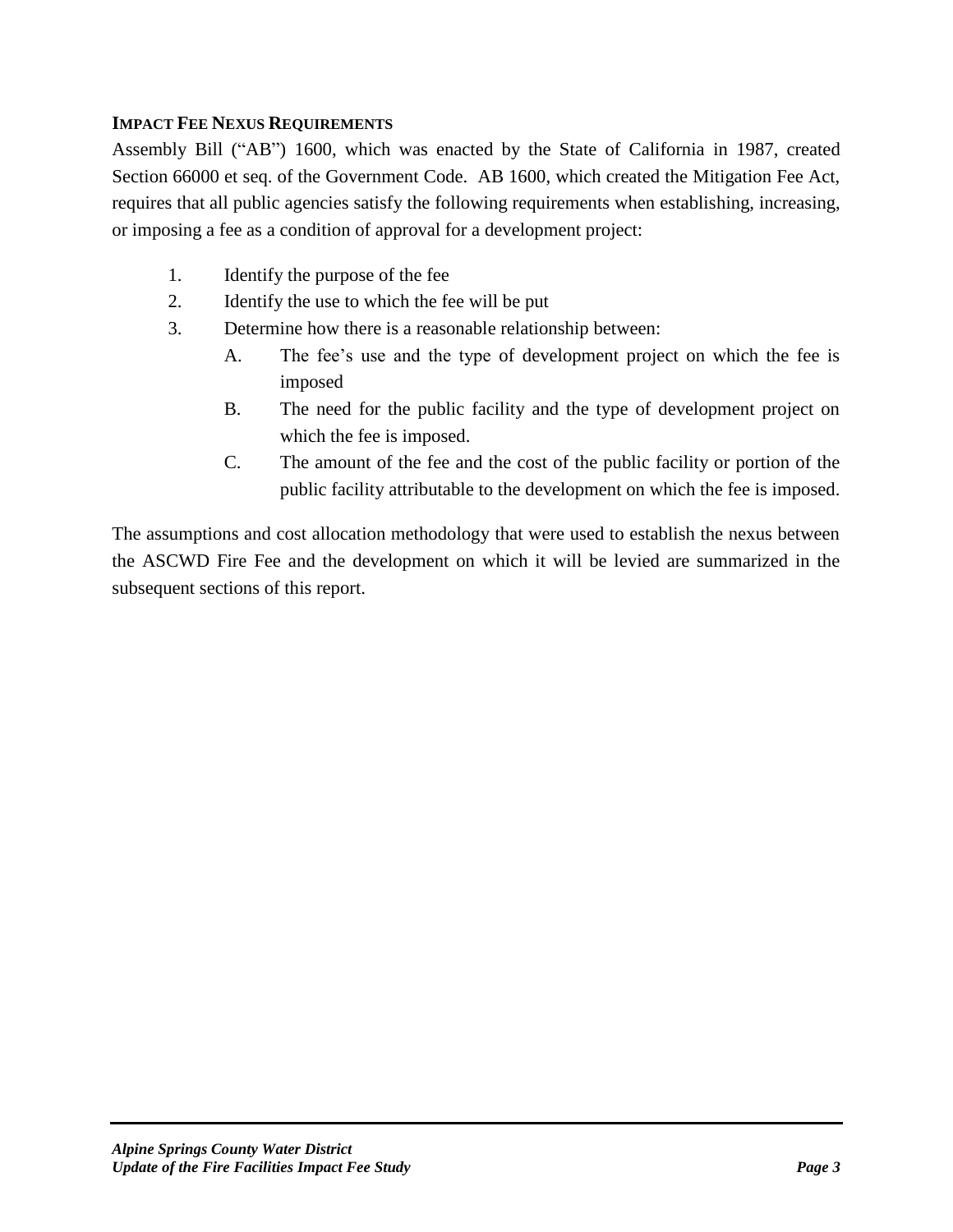#### **LAND USE CATEGORIES**

The Mitigation Fee Act requires that a reasonable relationship exist between the need for public facilities and the type of development on which an impact fee is imposed. The need for public facilities is related to the level of service demanded, which may vary in proportion to the number of residents or employees generated by a particular land use type. Therefore, land use categories have been defined in order to distinguish between relative impacts on facilities. The ASCWD Fire Fee has been calculated per square foot of building space for both residential dwelling units and nonresidential buildings. The following land use categories are identified for purposes of the ASCWD Fire Fee program:

| <b>Residential:</b> | All single family and multi-family residential developments.<br>Single family units include all detached residential dwelling<br>units. Multi-family units include all attached single family<br>dwellings, such as duplexes and condominiums, and mobile<br>homes, apartments, and dormitories. |  |  |  |  |  |
|---------------------|--------------------------------------------------------------------------------------------------------------------------------------------------------------------------------------------------------------------------------------------------------------------------------------------------|--|--|--|--|--|
| <b>Commercial:</b>  | retail, educational, and hotel/motel<br>All<br>commercial,<br>development.                                                                                                                                                                                                                       |  |  |  |  |  |
| Office:             | All general, professional, and medical office development.                                                                                                                                                                                                                                       |  |  |  |  |  |
| Industrial:         | All manufacturing development.                                                                                                                                                                                                                                                                   |  |  |  |  |  |

Some developments may include more than one land use type, such as industrial warehouse with living quarters (e.g., a live-work designation). In these cases, the ASCWD Fire Fee would be calculated separately for each land use type included in the proposed development. The ASCWD should levy the ASCWD Fire Fee based on the specific aspects of a proposed development regardless of zoning.

The ASCWD will make the final determination as to which land use category a particular development will be assigned; however, a general guideline to use is the likely occupancy associated with the development, either residents or workers.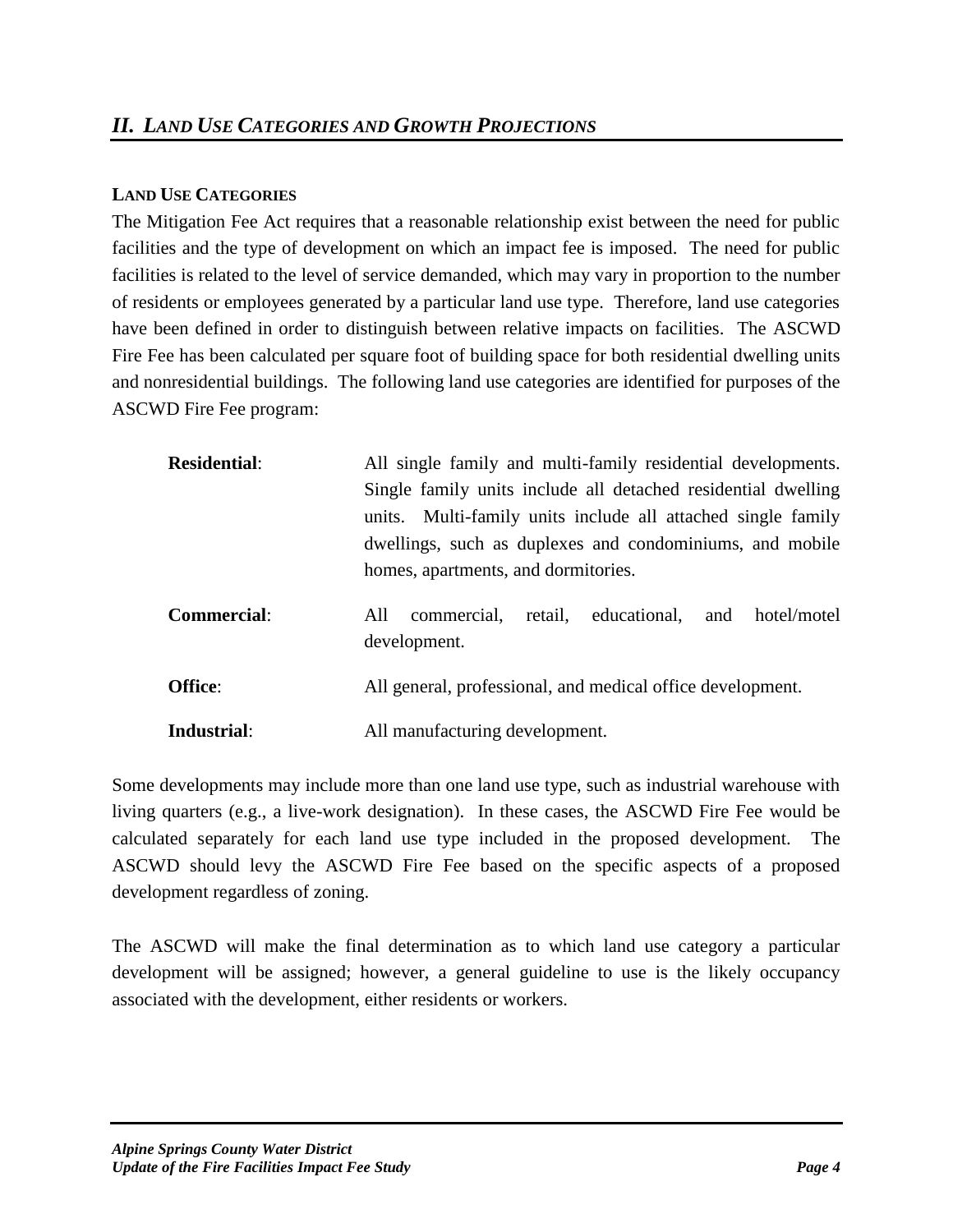#### **GROWTH PROJECTIONS**

Estimates of the existing service population and projections of growth are critical assumptions used in the calculation of the ASCWD Fire Fee. Table 1 summarizes the estimated service population within the Water District in 2013 as well as the amount of new growth anticipated through 2035. The total service population is comprised of all residents plus a certain percentage of employees. The exact relationship of service demands between residents and employees is difficult to measure, but a service population comprised of all residents plus 24% of employees is utilized in the ASCWD Fire Fee calculation. The 24% ratio suggests that an employee generally has one quarter the impact of a resident (e.g., an employee is at work forty hours out of a total 168 hours in a week).

|                                     | Existing <sup>1</sup><br>(2013)<br>$\boldsymbol{A}$ | <b>New</b><br>Growth<br>$(2013-35)$<br>$\boldsymbol{B}$ | <b>Existing</b><br>& Future<br>$\overline{\text{Growth}}^2$<br>(2035)<br>$C = A + B$ |  |  |
|-------------------------------------|-----------------------------------------------------|---------------------------------------------------------|--------------------------------------------------------------------------------------|--|--|
| Residents                           | 441                                                 | 171                                                     | 612                                                                                  |  |  |
| Employees                           | 271                                                 | 105                                                     | 376                                                                                  |  |  |
| Employee Demand Factor <sup>3</sup> | 0.24                                                | 0.24                                                    | 0.24                                                                                 |  |  |
| Net Employees                       | 65                                                  | 25                                                      | 90                                                                                   |  |  |
| <b>Total Persons Served</b>         | 506                                                 | 196                                                     | 702                                                                                  |  |  |

**TABLE 1 EXISTING AND FUTURE PERSONS SERVED**

1 Existing resident and employee estimates reflect 2010 Census data that have been

adjusted to 2013 by applying a 1.5% average annual growth rate.

 $2$  Assumes an average annual growth rate of 1.5% for residents and employees based on the 2007 Fire Facilities Impact Fee Study.

<sup>3</sup> Assumes employees are at work 40 hours out of a possible 168 hours per week;

this translates to 1.0 employee equaling approximately  $0.24$  (40/168 = 0.24) residents.

*Sources: County of Placer; Alpine Springs County Water District; Goodwin Consulting Group, Inc.*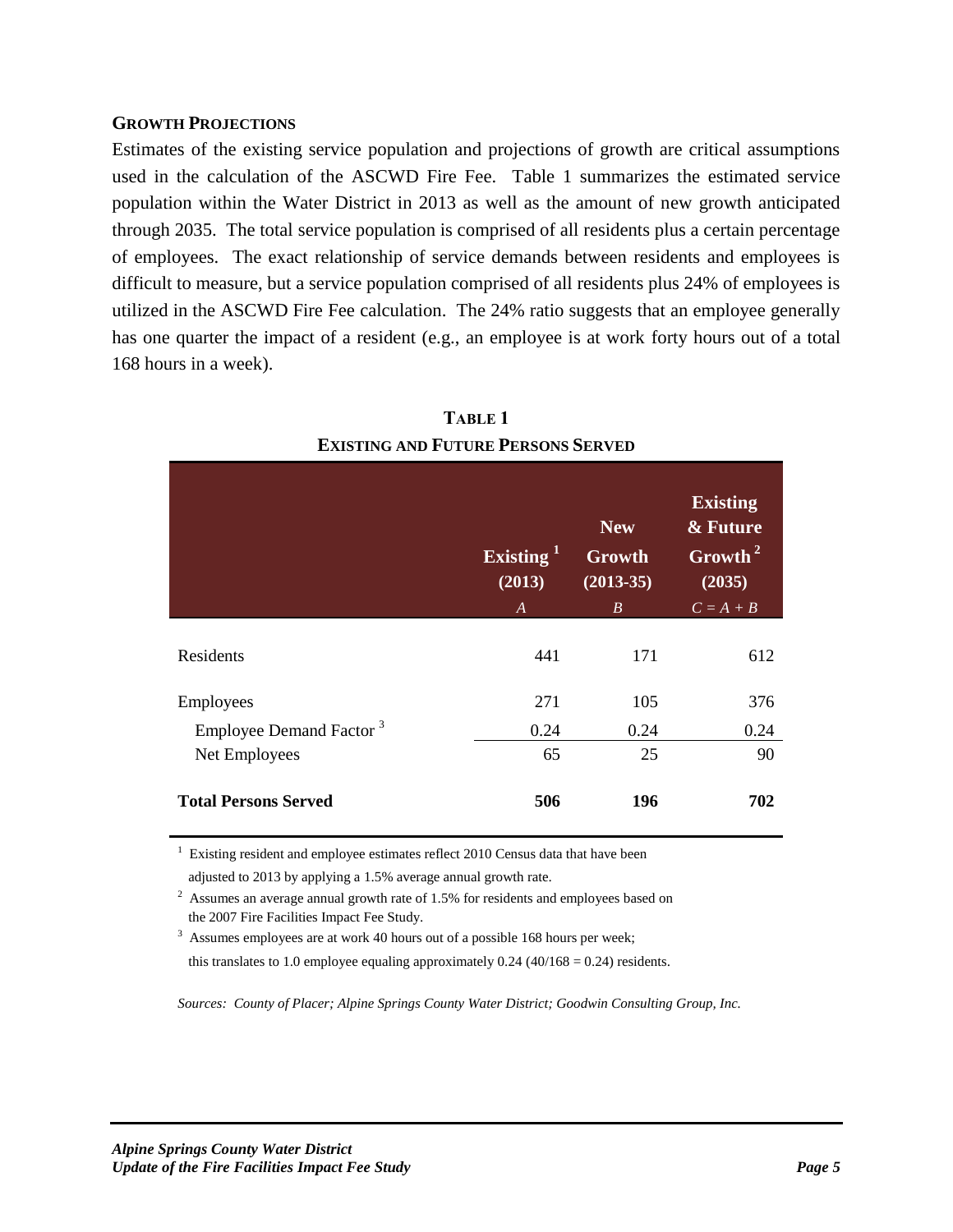Estimated residents and employees in the Water District by 2035 are used to determine fire facilities and equipment required to serve growth. Base year residential and employment estimates totaling approximately 440 and 270, respectively, reflect 2013 estimates and are based on data from the Placer County Planning Department and the 2010 Census. Growth estimates for the District through 2035 assume an average annual growth rate of 1.5%.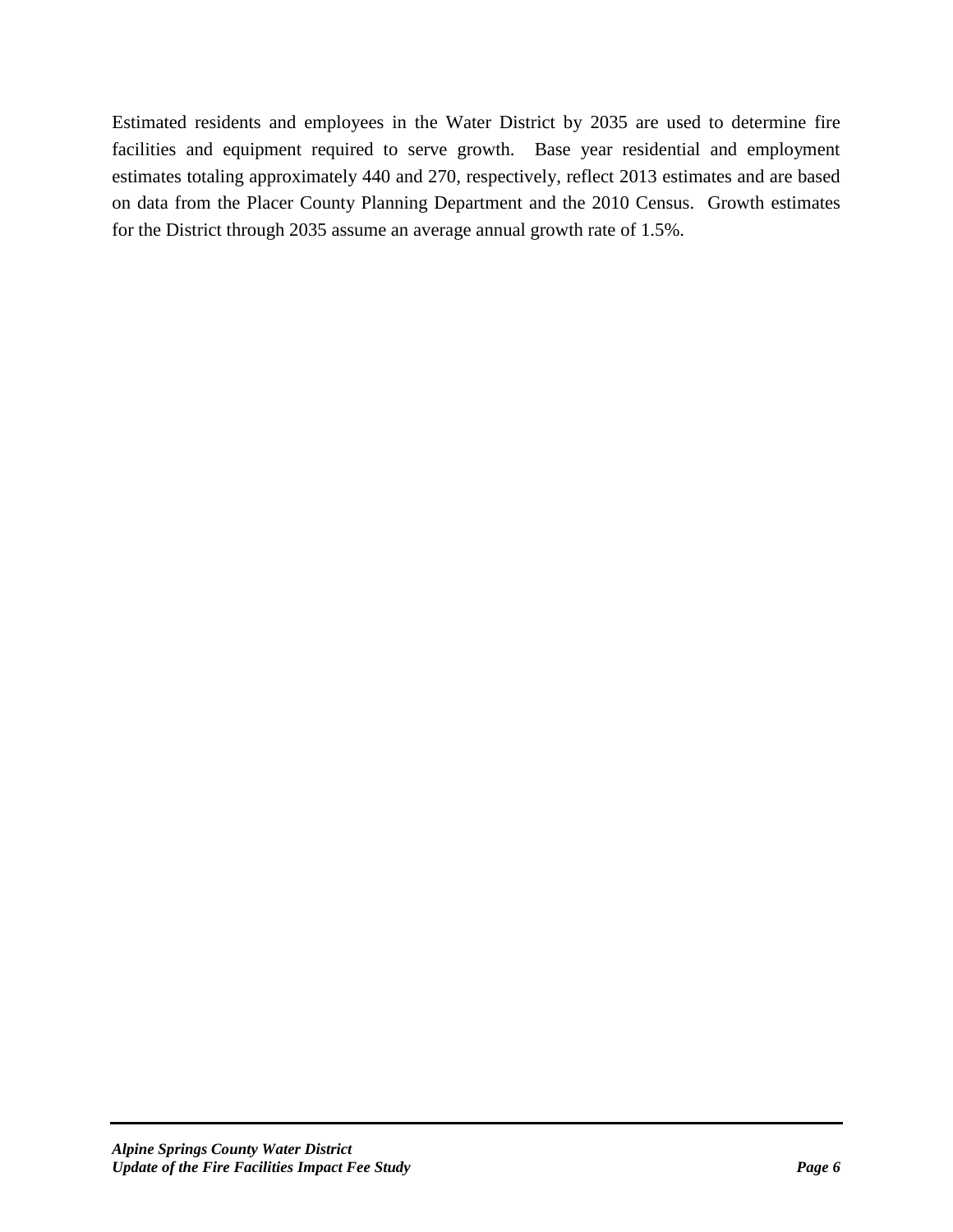The ASCWD Fire Fee program will provide funding for fire protection facilities, including a fire engine and equipment. A summary of existing and planned facilities required to serve development through 2035 is provided below.

# **EXISTING FIRE FACILITIES**

Existing fire protection facilities within the Water District include (i) the Alpine Meadows fire station; (ii) a Type II fire engine; and (iii) various types of special equipment. The total estimated cost of the Water District's fire station building, land, vehicle, and equipment, based on current replacement costs, equals approximately \$1.7 million, as shown below in Table 2.

| TABLE 2                                     |
|---------------------------------------------|
| <b>SUMMARY OF EXISTING FACILITIES COSTS</b> |

| <b>Description</b>       | <b>Estimated</b><br>Cost |
|--------------------------|--------------------------|
| <b>Station</b>           | \$1,344,000              |
| Vehicle                  | \$180,000                |
| <b>Special Equipment</b> | \$153,487                |
| <b>Total</b>             | \$1,677,487              |

*Source: North Tahoe Fire Protection District*

The estimated replacement cost for the Alpine Meadows fire station is based on the construction cost for the NTFPD's station in Tahoe City, which was completed in 2012. The estimated replacement cost for the Alpine Meadows station totals approximately \$1.3 million and is summarized in Table 3. An estimated land cost of \$1.3 million per acre is assumed in the Fee Study. Although the per-acre cost is based on an estimate provided by the NTFPD, additional market research on recent land sales within the North Tahoe area was conducted to corroborate land values.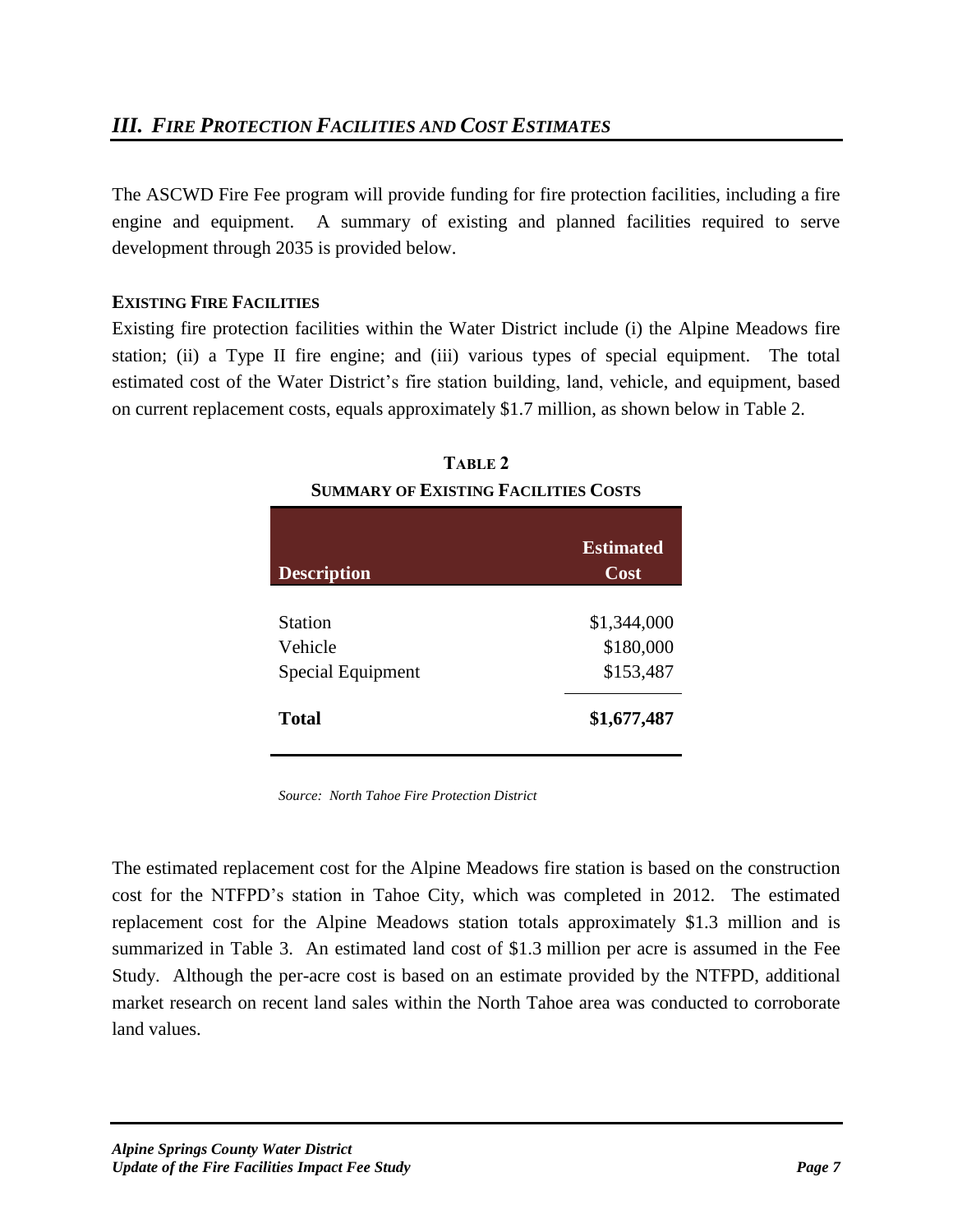|                                    | Quantity<br>A      | <b>Unit Cost</b><br>B | <b>Replacement</b><br>$\overline{\text{Cost}}$<br>$C = A x B$ |
|------------------------------------|--------------------|-----------------------|---------------------------------------------------------------|
| <b>Station 56 - Alpine Meadows</b> |                    |                       |                                                               |
| Land                               | 0.08<br>acres      | \$1,300,000           | \$104,000                                                     |
| Building $2$                       | 2,480<br><b>SF</b> | \$500                 | \$1,240,000                                                   |
| <b>Total Existing Station Cost</b> |                    |                       | \$1,344,000                                                   |

| <b>TABLE 3</b>                    |
|-----------------------------------|
| Existing Land & Building Facility |

<sup>1</sup> The replacement cost for the building is based on the construction cost, excluding

financing costs, for the NTFPD's station located in Tahoe City, which was constructed in 2012.

*Sources: North Tahoe Fire Protection District; Goodwin Consulting Group, Inc.*

Existing fire protection facilities also include a Type II fire engine. Based on information provided by NTFPD, the replacement cost of the existing engine is approximately \$180,000, as shown below in Table 4.

# **TABLE 4 EXISTING VEHICLE & COST**

| <b>Vehicle Type &amp; Make</b>              | <b>Estimated Cost</b> |
|---------------------------------------------|-----------------------|
| Type II Engine<br>1997 International Pumper | \$180,000             |
| <b>Total Existing Vehicle Cost</b>          | \$180,000             |

*Source: North Tahoe Fire Protection District*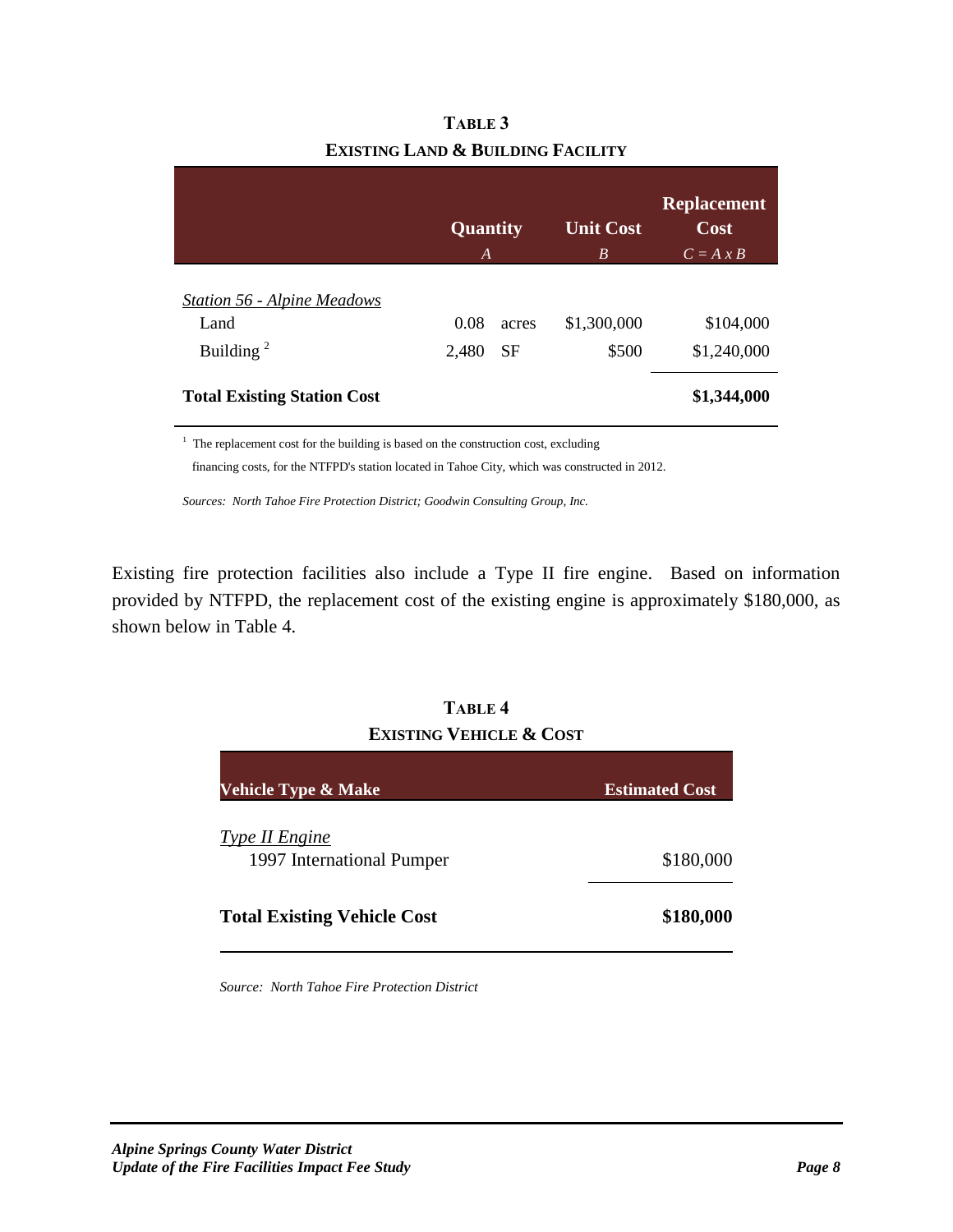Existing fire protection equipment also includes special protective gear, general station equipment, and other miscellaneous equipment. NTFPD reports the estimated replacement value for special equipment totals approximately \$153,000, as shown below in Table 5.

|                             |                | Unit    |          |                                   |                | Unit     |           |
|-----------------------------|----------------|---------|----------|-----------------------------------|----------------|----------|-----------|
| <b>Description</b>          | <b>Units</b>   | Cost    | Cost     | <b>Description</b>                | <b>Units</b>   | Cost     | Cost      |
|                             |                |         |          |                                   |                |          |           |
| <b>Station 56 Equipment</b> |                |         |          | <b>Station 56 Equipment Cont.</b> |                |          |           |
| <b>PBI</b> Turnouts         | 8              | \$2,250 | \$18,000 | 3" Duralight - 1550 ft.           | 1              | \$8,500  | \$8,500   |
| <b>PBI</b> Turnouts         | 4              | \$4,500 | \$18,000 | 2.5" Duralight - 550 ft.          | $\mathbf{1}$   | \$3,000  | \$3,000   |
| <b>SCBA</b>                 | $\overline{4}$ | \$3,250 | \$13,000 | 1.75" Duralight - 1200 ft.        | 1              | \$4,000  | \$4,000   |
| <b>SCBA Bottles</b>         | 4              | \$550   | \$2,200  | 1.5" Duralight - 350 ft.          | 1              | \$1,200  | \$1,200   |
| <b>Structural Helmets</b>   | 11             | \$182   | \$2,000  | 1.5" Wildland - 880 ft.           | 1              | \$1,600  | \$1,600   |
| <b>Structural Boots</b>     | 10             | \$180   | \$1,800  | <b>Portable Monitor Nozzle</b>    | $\mathbf{1}$   | \$500    | \$500     |
| <b>Structural Boots</b>     | $\mathbf{1}$   | \$1,800 | \$1,800  | 2.5" Akron Nozzles                | 1              | \$600    | \$600     |
| Nomex Clothing (Shirts)     | 14             | \$143   | \$2,000  | 1.5" Task Force Nozzles           | 4              | \$525    | \$2,100   |
| Nomex Clothing (Shirts)     | $\mathbf{1}$   | \$2,000 | \$2,000  | 2.5" Task Force Nozzles           | 1              | \$600    | \$600     |
| <b>Wildland Helmets</b>     | 6              | \$150   | \$900    | 1.5" Twister Nozzles              | 2              | \$125    | \$250     |
| Oxygen Units                | 2              | \$600   | \$1,200  | 2.5" Siamese Adaptors             | 1              | \$250    | \$250     |
| Ferno litter                | 1              | \$300   | \$300    | <b>Hose Adaptors</b>              | 8              | \$188    | \$1,500   |
| Motorola Portable Radio     | 8              | \$1,000 | \$8,000  | 2.5" Gate Valve Adaptors          | $\mathbf{1}$   | \$450    | \$450     |
| Trauma Bags                 | $\overline{2}$ | \$2,400 | \$4,800  | 24' Extension Ladders             | 1              | \$1,500  | \$1,500   |
| Misc. Medical Equipment     | 1              | \$1,000 | \$1,000  | 14' Roof Ladders                  | $\mathbf{1}$   | \$400    | \$400     |
| Ropes and Gear              | 1              | \$500   | \$500    | 10' Attic Ladders                 | 1              | \$300    | \$300     |
| Honda Generator Lights      | 1              | \$1,200 | \$1,200  | 10' Extension Ladders             | 1              | \$200    | \$200     |
| Motorola MaxTrax Radios     | 2              | \$1,000 | \$2,000  | <b>SCBA Tanks</b>                 | $\overline{4}$ | \$4,081  | \$16,323  |
| Hand Tools                  | $\mathbf{1}$   | \$1,500 | \$1,500  | Husky Rollaway Toolbox            | 1              | \$250    | \$250     |
| Honda PP Fan                | 1              | \$800   | \$800    | Nederman Exhaust Sys              | $\mathbf{1}$   | \$10,000 | \$10,000  |
| Chain Saws                  | 1              | \$1,500 | \$1,500  | HP 6730 Desktop Monitor           | 1              | \$1,100  | \$1,100   |
| Defibrillation Unit (AED)   | $\mathbf{1}$   | \$8,576 | \$8,576  | HP 820 Printer                    | 1              | \$250    | \$250     |
| Gas Detector                | 1              | \$1,673 | \$1,673  | HP Office Jet V-40 Printer        | 1              | \$300    | \$300     |
| <b>Snow Blower</b>          | 1              | \$965   | \$965    | Office Desk and Chair             | $\mathbf{1}$   | \$150    | \$150     |
| 4.5" Supply Hose - 10ft.    | 1              | \$300   | \$300    | Misc. Kitchen Appliances          | 1              | \$2,150  | \$2,150   |
| <b>Total Equipment Cost</b> |                |         |          |                                   |                |          | \$153,487 |

**TABLE 5 ASCWD SPECIAL EQUIPMENT INVENTORY**

*Source: North Tahoe Fire Protection District*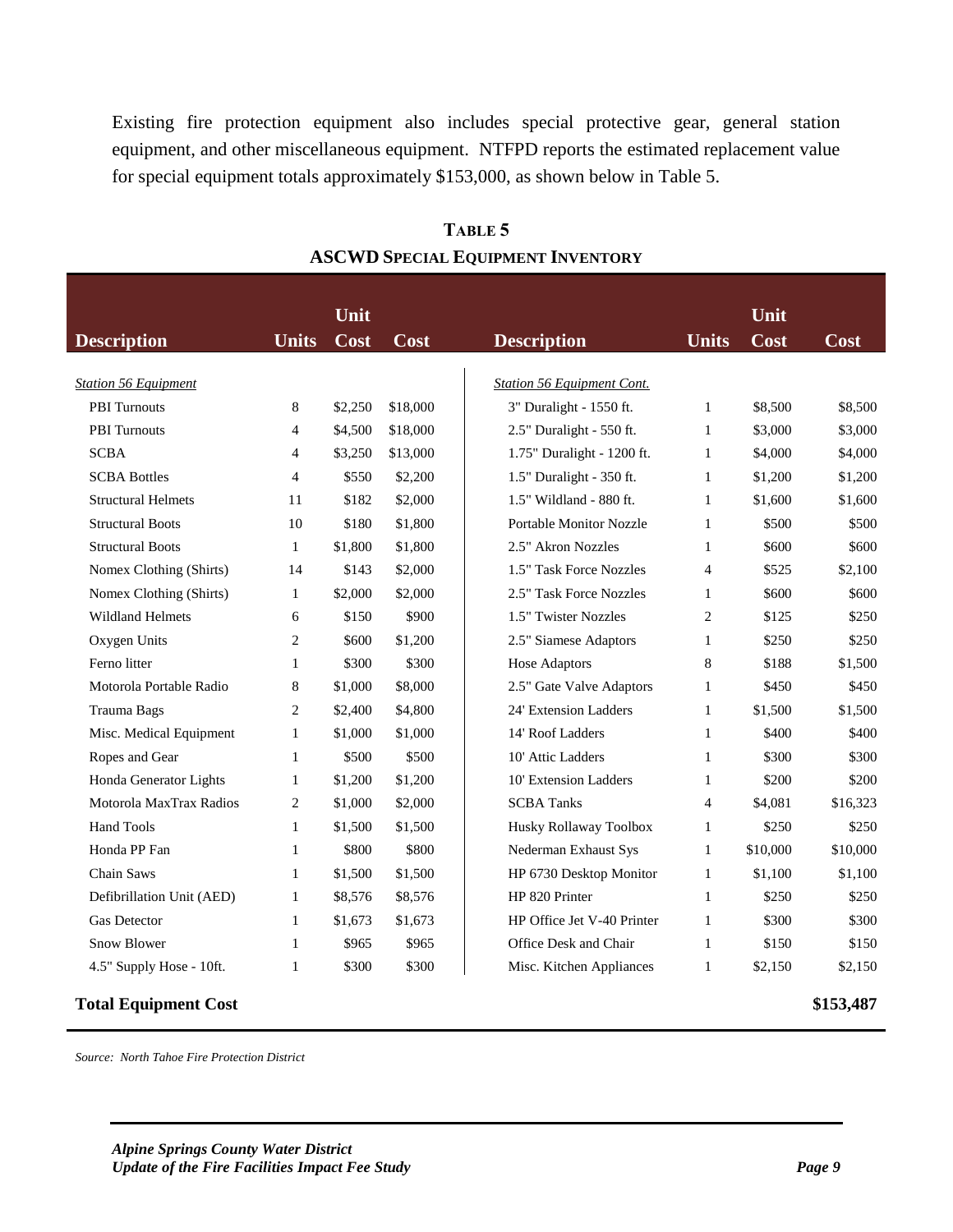#### **PLANNED FIRE FACILITIES TO ACCOMMODATE NEW GROWTH**

The NTFPD, in conjunction with the Water District, analyzed the fire facilities needed to serve development within the Water District through 2035. Based on that analysis, the NTFPD determined that the Alpine Meadows station can adequately serve future growth anticipated within the Water District through 2035. However, additional vehicles and equipment will be needed to serve the additional development expected with the Water District through 2035. The NTFPD estimates the Alpine Meadows station will need a new Type I fire engine, a thermal camera, and a gas detector. Table 6 below shows a breakdown of the cost of these, which totals approximately \$561,000.

**TABLE 6**

| TADLE V                         |                  |             |                                |  |  |  |  |
|---------------------------------|------------------|-------------|--------------------------------|--|--|--|--|
| <b>PLANNED FIRE FACILITIES</b>  |                  |             |                                |  |  |  |  |
|                                 |                  |             |                                |  |  |  |  |
|                                 | <b>Estimated</b> | Unit        |                                |  |  |  |  |
|                                 | <b>Units</b>     | <b>Cost</b> | <b>Total Cost</b> <sup>2</sup> |  |  |  |  |
| <b>Description</b>              | A                | B           | $C = A x B$                    |  |  |  |  |
|                                 |                  |             |                                |  |  |  |  |
| <u>Vehicles &amp; Equipment</u> |                  |             |                                |  |  |  |  |
| Type I Engine                   | 1                | \$550,000   | \$550,000                      |  |  |  |  |
| Elite XR Thermal Camera         |                  | \$8,100     | \$8,100                        |  |  |  |  |
| <b>ITX Gas Detector</b>         | 1                | \$2,500     | \$2,500                        |  |  |  |  |
| <b>Total New Facilities</b>     |                  |             | \$560,600                      |  |  |  |  |

*Source: North Tahoe Fire Protection District*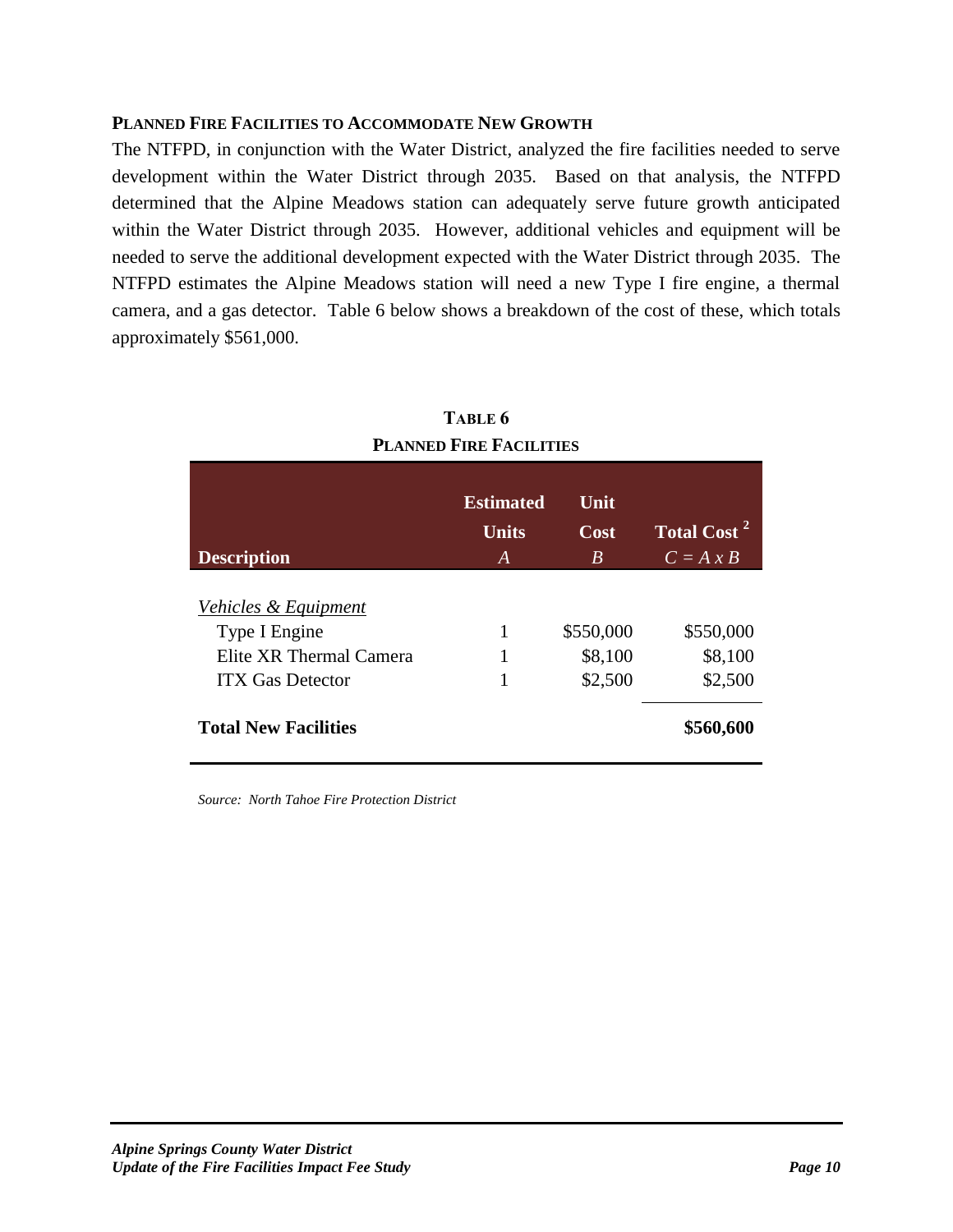# **TOTAL FIRE FACILITIES COST**

Planned facilities include the various vehicles and equipment needed to serve existing and future development through 2035. When combined with the estimated replacement cost for the existing facilities, the total cost included in the ASCWD Fire Fee calculation is approximately \$2.2 million. Table 7 presents a summary of existing and planned facilities costs.

| <b>Description</b>                                      | <b>Estimated</b><br>Cost |
|---------------------------------------------------------|--------------------------|
| <b>Existing Facilities</b><br><b>Planned Facilities</b> | \$1,677,487<br>\$560,600 |
| <b>Total</b>                                            | \$2,238,087              |

| TABLE 7                           |
|-----------------------------------|
| <b>TOTAL FIRE FACILITIES COST</b> |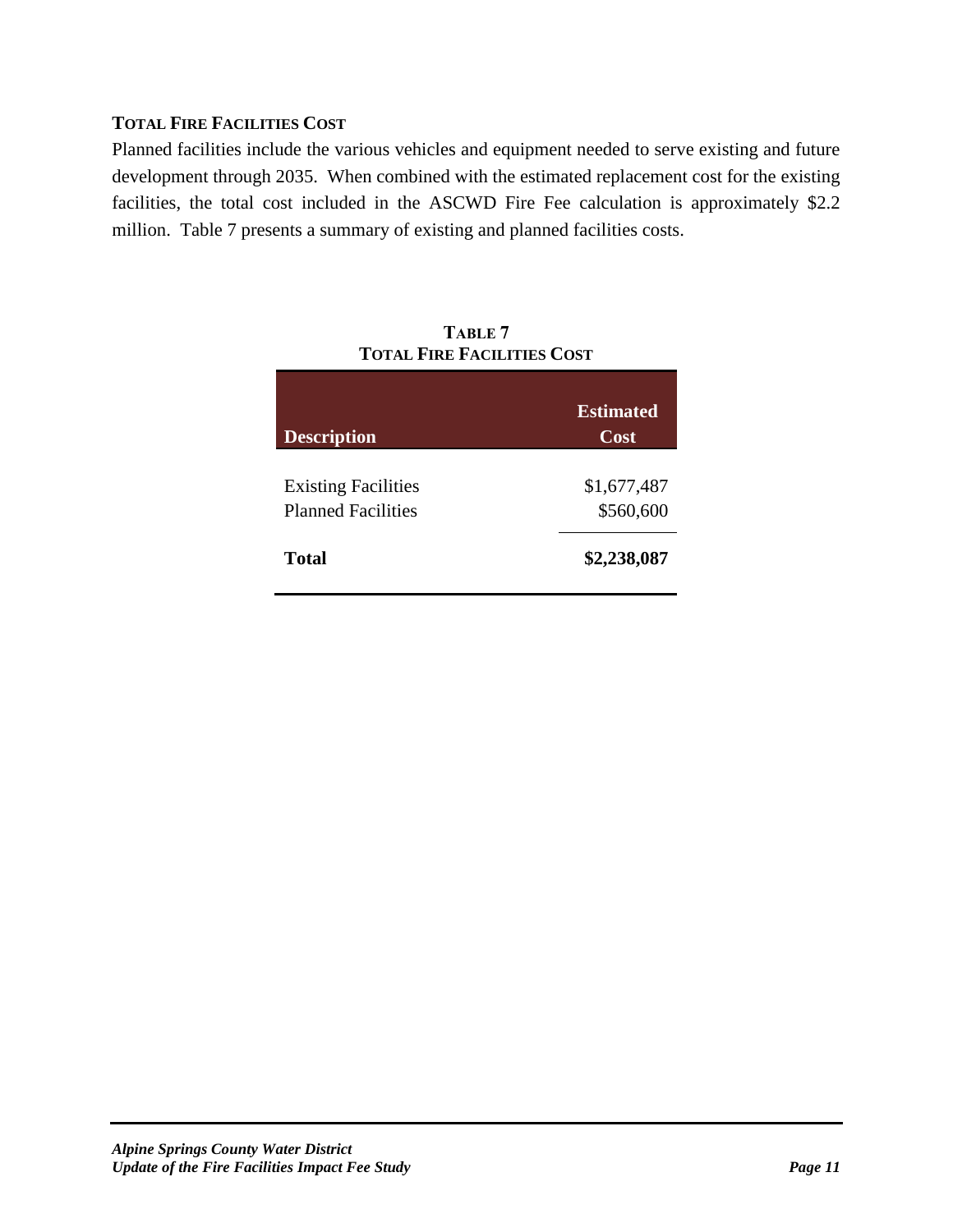When impact fees are calculated, an analysis must be presented in enough detail to demonstrate that logical and thorough consideration was applied in the process of determining how the fee relates to the impact created by new development. Various findings pursuant to the Mitigation Fee Act must be made to ensure that there is a reasonable relationship between the amount of the fee and the development on which that fee will be levied. The following section of the report outlines the methodology used in this Fee Study to calculate the ASCWD Fire Fee.

# **FEE METHODOLOGY**

The methodology used to calculate the ASCWD Fire Fee ensures that each land use category funds its equitable share of the fire protection facilities based on the impact that its residents or employees will have on the Alpine Meadows station. Following is a summary of the steps used to calculate the ASCWD Fire Fee:

- 1) Determine the number of existing and future persons served expected through 2035 within the ASCWD. The number of person served equals the sum of residents and 24% of employees (i.e., employee-equivalents).
- 2) Determine the existing and new fire facilities needed to serve development through 2035 within the ASCWD.
- 3) Estimate the total cost of existing and planned fire facilities needed to serve development in the ASCWD through 2035. Existing deficiencies or that portion of an improvement cost allocated to existing development cannot be funded with ASCWD Fire Fees from future development; the ASCWD will need to find alternate sources to fund existing deficiencies or existing development's share of the cost.
- 4) Based on the projected 2035 service population, calculate the cost per person served by dividing the cost from Step 3 by the total service population from Step 1. The cost per resident is equal to the cost person served; while the cost per employee is equal to the cost per person served multiplied by 0.24 (i.e., employee weighting factor).
- 5) Estimate the cost per residential dwelling unit or cost per 1,000 nonresidential building square feet by multiplying the applicable occupancy factor (i.e., average persons per residential dwelling unit or employees per 1,000 building square feet) by the cost per resident or employee from Step 4.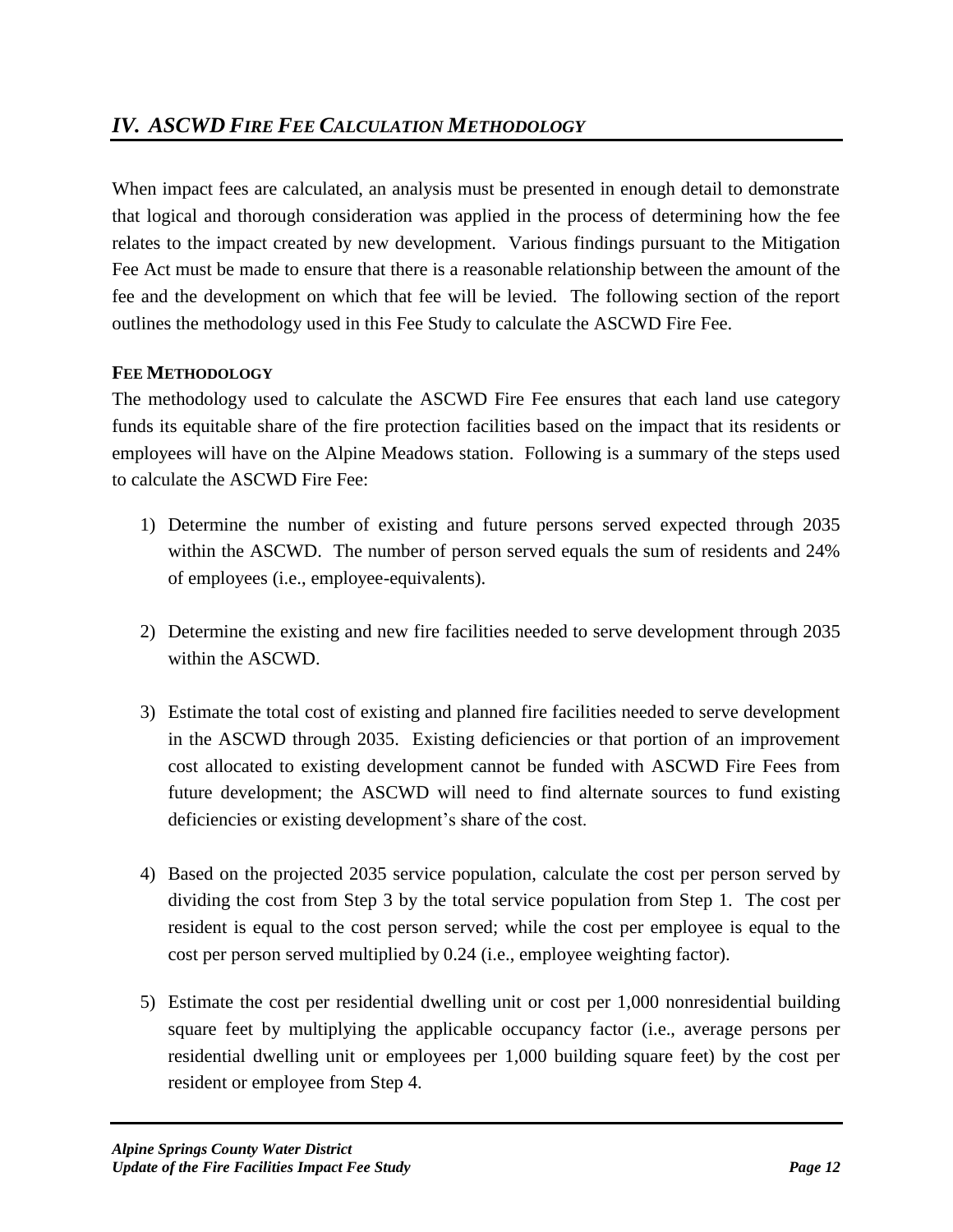- 6) Determine the gross cost per residential dwelling unit or per 1,000 nonresidential building square feet by adding a 2.0% administration fee to fund the cost of administering the ASCWD Fire Fee program.
- 7) For residential uses, divide the gross cost per residential dwelling unit by 2,200 square feet to determine the ASCWD Fire Fee per square foot of residential building space. For nonresidential uses, divide the gross cost per 1,000 nonresidential building square feet by 1,000 square feet to determine the ASCWD Fire Fee per square foot of nonresidential building space.

By applying this fee methodology, the amount of the ASCWD Fire Fee for each land use is based on the estimated impact of the development on the ASCWD and thus a nexus or reasonable relationship is established between the amount of the ASCWD Fire Fee and the cost of the facilities attributable to each type of development.

# **OCCUPANCY ASSUMPTIONS**

New development in the ASCWD will create demand for fire protection facilities. For purposes of the ASCWD Fire Fee program, demand is measured by the service population anticipated within the ASCWD by 2035.

Occupancy factors incorporated in the Fee Study are consistent with assumptions included in the 2007 Study. By allocating facilities costs to each land use category based on its demand for fire protection facilities (i.e., service population based on occupancy factors), this Fee Study ensures that each land use category will fund its fair-share of the required facilities.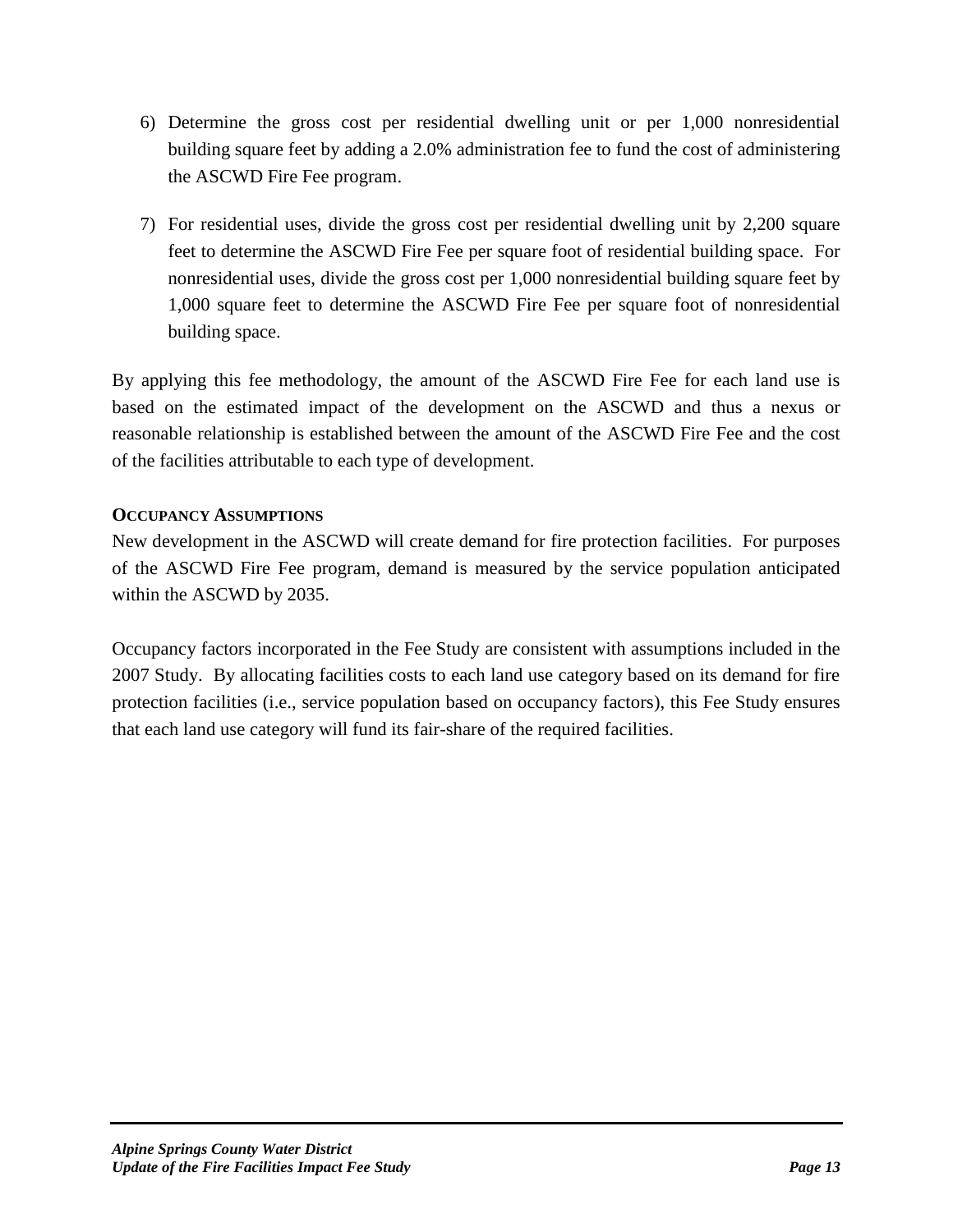| UCCUPANCY ASSUMPTIONS |      |                           |
|-----------------------|------|---------------------------|
| <b>Land Use</b>       |      | <b>Assumption</b>         |
| Residential           | 0.77 | Persons per Dwelling Unit |
| <i>Nonresidential</i> |      |                           |
| Commercial            | 2.40 | Employees per 1,000 SF    |
| Office                | 3.05 | Employees per 1,000 SF    |
| Industrial            | 2.13 | Employees per 1,000 SF    |
|                       |      |                           |

**TABLE 8 OCCUPANCY ASSUMPTIONS <sup>1</sup>**

<sup>1</sup> Residential and nonresidential densities are based on the 2007 Fire Facilities Impact Fee Study.

*Source: Alpine Springs County Water District*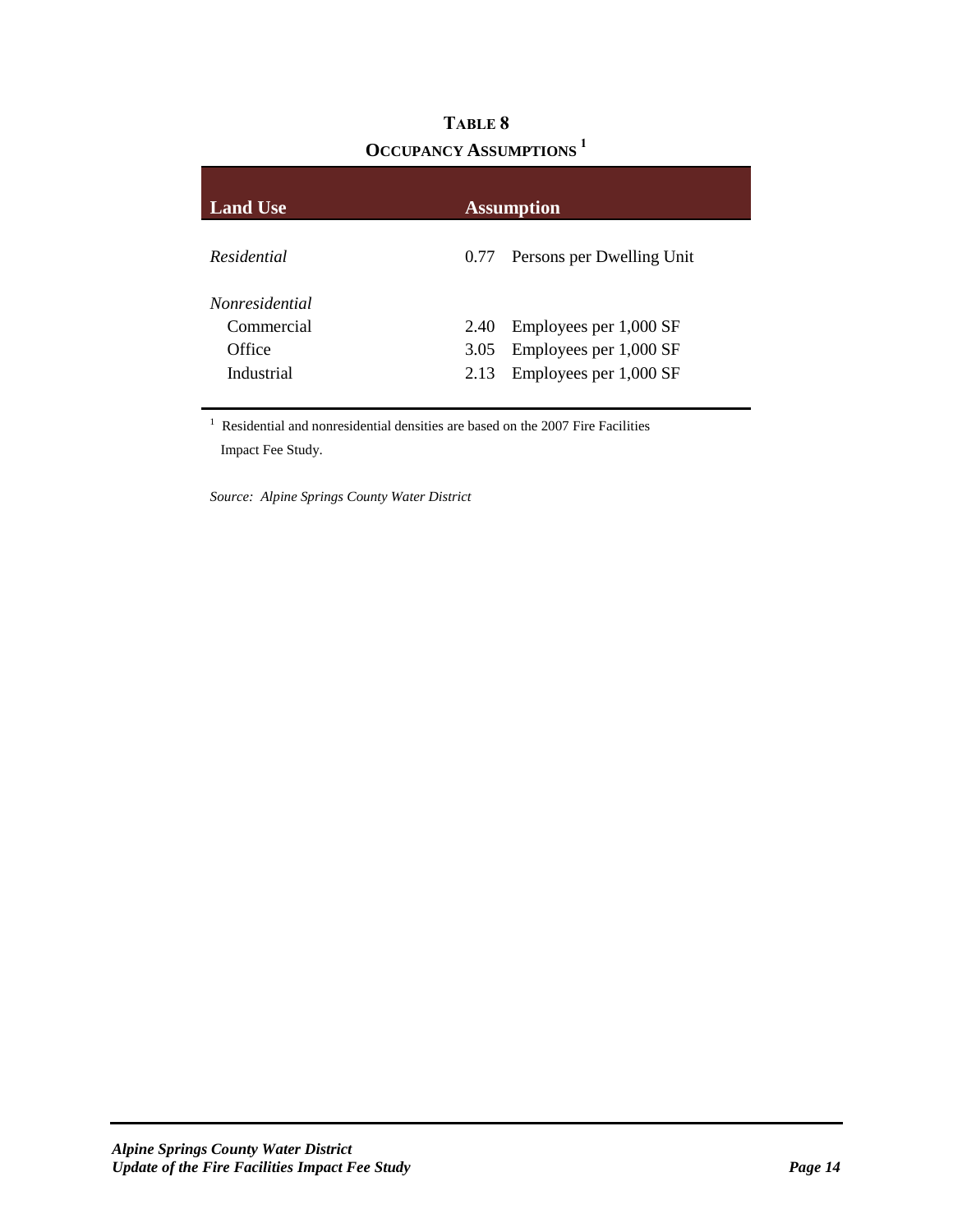Future development within the ASCWD will create demand for various fire protection facilities to serve future residents and employees. The ASCWD Fire Fee program will fund future development's fair share of costs related the Alpine Meadows fire station, fire vehicles, and equipment. The ASCWD Fire Fee, as calculated in this Nexus Study meets the Mitigation Fee Act nexus requirements, as outlined below.

## **Purpose of Fee**

The purpose of the ASCWD Fire Fee is to fund the fire protection facilities identified in this Fee Study that are needed to mitigate the impacts from new development through 2035 within the ASCWD.

#### **Use of Fee**

ASCWD Fire Fee revenue will be used to fund the fire protection facilities needed to provide fire protection service. These facilities and their corresponding costs are presented in Tables 3 through 6 of this Fee Study.

#### **Reasonable Relationship Between the Fee's Use and the Type of Development**

New development anticipated through 2035 within the ASCWD will generate a need for fire protection services and facilities. The increase in development will create the need for additional fire facilities and personnel to provide emergency services to the developing areas within the ASCWD. Fee revenue will be used to fund a fair-share portion of these fire facilities to serve new residential and nonresidential development in the ASCWD.

## **Reasonable Relationship Between the Need for the Facility and the Type of Development**

New residential and nonresidential development in the ASCWD will generate residents and employees as well as structures that will require fire protection services. New development will require additional fire facilities to maintain the existing level of service and to provide fire protection and emergency services to the developing areas in the ASCWD. In order to maintain the ASCWD's current level of fire protection service, the Alpine Meadows station will need a new Type I fire engine, thermal camera, and gas detector.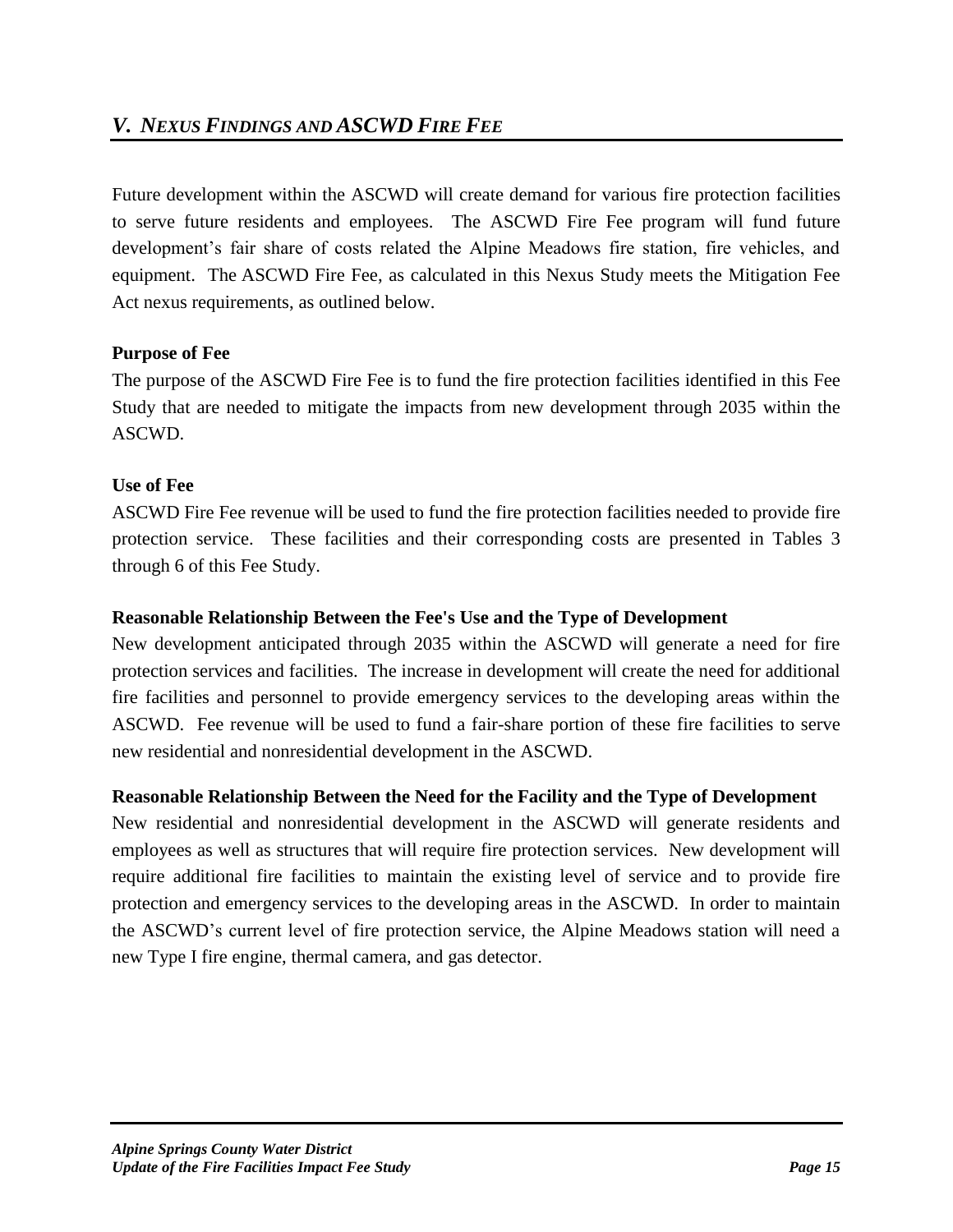#### **Reasonable Relationship Between the Amount of the Fee and the Cost of the Facility**

The relationship between the amount of the fee and the portion of the facility cost attributable to the development type is based on the number of persons served. Residents and employees are the primary beneficiaries of fire facilities; therefore, the cost of fire facilities has been allocated in this Fee Study to both residential and nonresidential land uses based on the number of persons generated from these types of development.

The number of persons served equals the number of residents and employee-equivalents that will be provided with fire protection services. Based on this demand from residents and employeeequivalents, a proportionate share of the cost of fire facilities is allocated to existing and future residential and nonresidential development types. This cost allocation, shown in Table 9, establishes a fee per resident and per employee. The fee per resident or employee is then converted to a fee per square foot of building space for each land use category to ensure that a reasonable relationship exists between the ASCWD Fire Fee and the portion of the facility attributed to each development type within the ASCWD.

#### **EXISTING AND PLANNED FIRE FACILITIES COST SUMMARY**

Table 7 summarizes all the cost of the fire facilities needed to serve the Water District through 2035. This includes the costs of the existing Alpine Meadows fire station as well as existing and planned vehicles and equipment. The total cost of these facilities, which has been calculated based on the current estimated replacement value of the existing fire station, fire engine, and equipment as well as the estimated cost of the planned fire vehicle and equipment, equals approximately \$2.2 million.

## **ASCWD FIRE FEE CALCULATION**

Tables 9 and 10 detail the calculation of the ASCWD Fire Fee. Dividing the total fire facilities cost of approximately \$2.2 million cost by the estimated 702 persons served by 2035 equals a cost of \$3,188 per person served. The cost per person served is then converted to a cost per resident and cost per employee, as shown in Table 9. The cost per resident and per employee is converted to a fee per square foot for residential and nonresidential building space use based on the occupancy assumptions and the assumed average size of a residential unit, 2,200 square feet, in the Water District. A summary of the proposed ASCWD Fire Fee is presented in Table 10.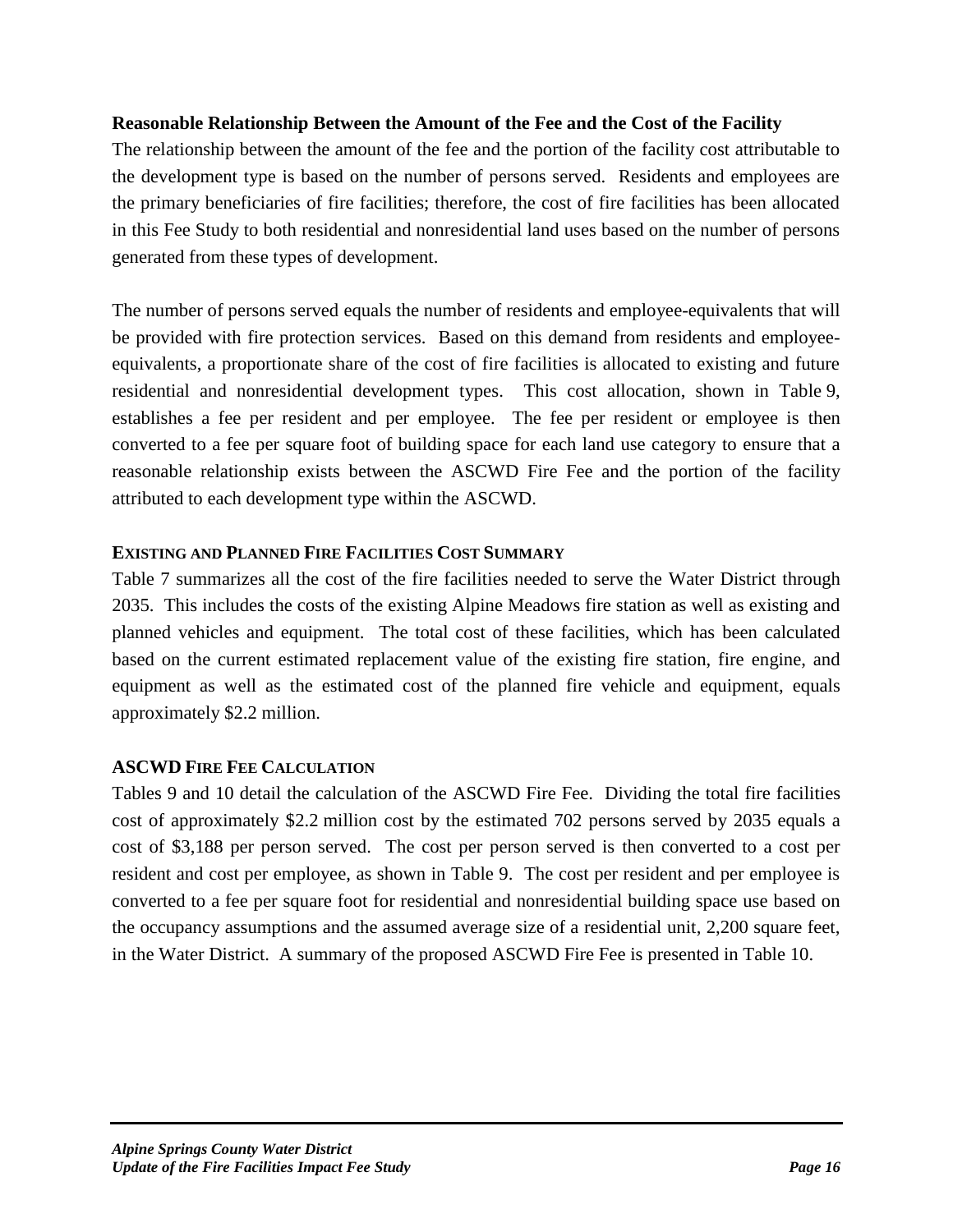| <b>Total Fire Facilities Cost</b> | \$2,238,087 |  |
|-----------------------------------|-------------|--|
| Projected 2035 Persons Served     | 702         |  |
| <b>Cost per Person Served</b>     | \$3,188     |  |
| <b>Cost per Resident</b>          | \$3,188     |  |
| Cost per Employee <sup>1</sup>    | \$765       |  |

# **TABLE 9 ASCWD FIRE FACILITIES COST PER PERSON SERVED**

 $1$  Assumes one employee is equal to 0.24 residents, as discussed in Table 1.

*Source: Goodwin Consulting Group, Inc.*

# **TABLE 10 ASCWD FIRE FEE CALCULATION**

| <b>Land Use</b>       | Cost per<br><b>Resident/</b><br><b>Employee</b><br>A | <b>Estimated</b><br>Density <sup>1</sup><br>$\boldsymbol{B}$ | Cost per<br>DU/<br>1,000 SF<br>$C = A x B$ | Admin-<br>istration $2$<br>$(2.0\%)$<br>$D = 0.02 x C$ | <b>Total</b><br>Fee<br>$E = C + D$ | Fee<br>per SF $^3$ |
|-----------------------|------------------------------------------------------|--------------------------------------------------------------|--------------------------------------------|--------------------------------------------------------|------------------------------------|--------------------|
|                       |                                                      |                                                              | per Dwelling Unit                          |                                                        |                                    |                    |
| Residential           | \$3,188                                              | 0.77                                                         | \$2,455                                    | \$49                                                   | \$2,504                            | \$1.14             |
| <i>Nonresidential</i> |                                                      |                                                              | per 1,000 Bldg SF                          |                                                        |                                    |                    |
| Commercial            | \$765                                                | 2.40                                                         | \$1,836                                    | \$37                                                   | \$1,873                            | \$1.87             |
| Office                | \$765                                                | 3.05                                                         | \$2,334                                    | \$47                                                   | \$2,380                            | \$2.38             |
| Industrial            | \$765                                                | 2.13                                                         | \$1,630                                    | \$33                                                   | \$1,662                            | \$1.66             |

 $1$  Estimated density shown as persons per dwelling unit for residential uses and employees per 1,000 sq. ft. for nonresidential uses.

 $2$  Estimated at 2.0% of the total fee to pay for costs related to fee study updates, accounting, and annual reporting.

 $3$  Residential fee is based on the average size of a residential unit in the District, 2,200 square feet.

*Sources: North Tahoe Fire Protection District; Goodwin Consulting Group, Inc.*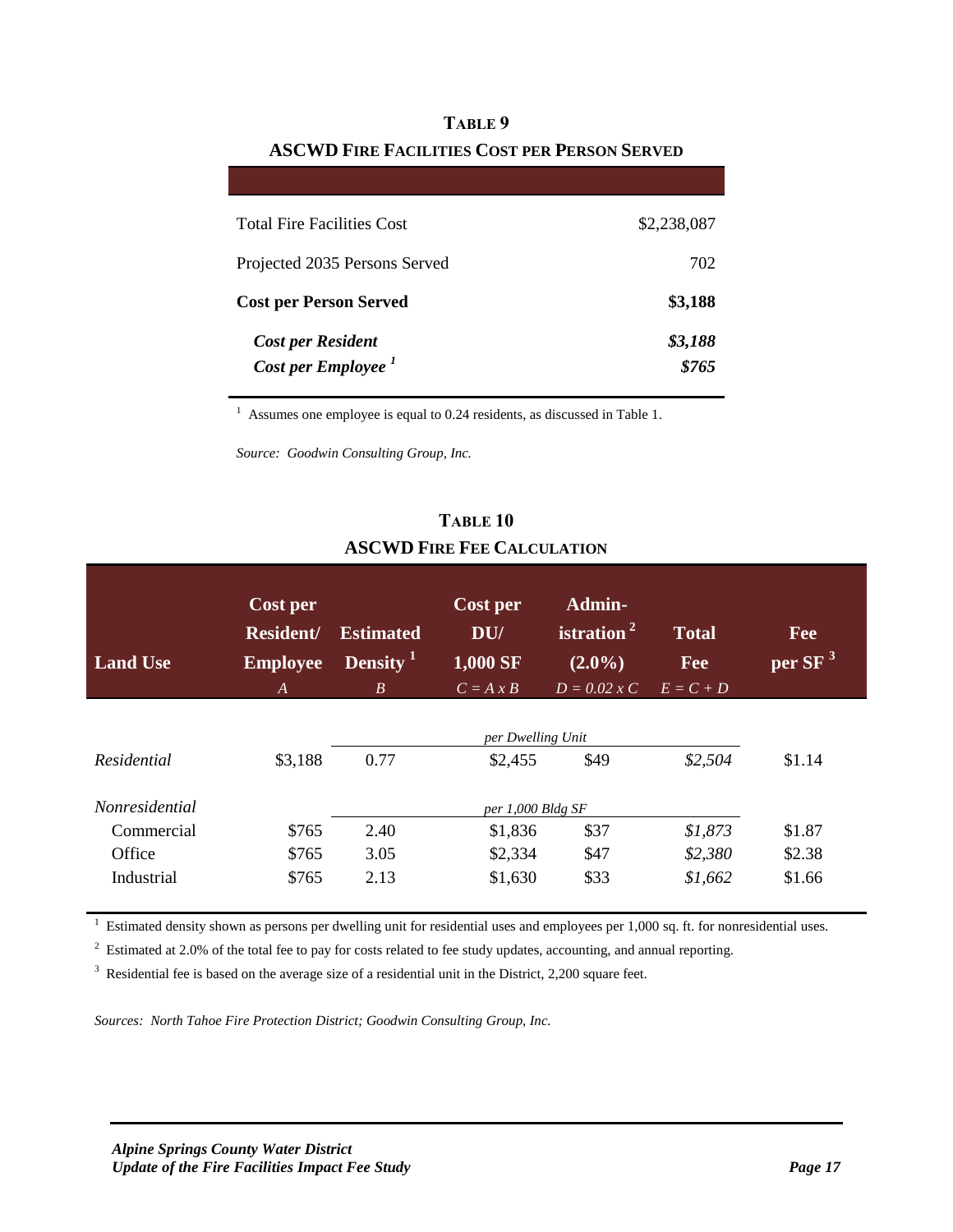# **ASCWD FIRE FEE SUMMARY**

The ASCWD Fire Fee includes a 2.0% administration fee mark-up that will be used to fund costs associated with administering the ASCWD Fire Fee program. This fee will fund fee study updates, accounting, and the annual reporting required by the Mitigation Fee Act.

| TABLE <sub>11</sub>           |  |  |
|-------------------------------|--|--|
| <b>ASCWD FIRE FEE SUMMARY</b> |  |  |

| <b>Land Use</b>       | Fee per SF |
|-----------------------|------------|
| Residential           | \$1.14     |
| <i>Nonresidential</i> |            |
| Commercial            | \$1.87     |
| Office                | \$2.38     |
| Industrial            | \$1.66     |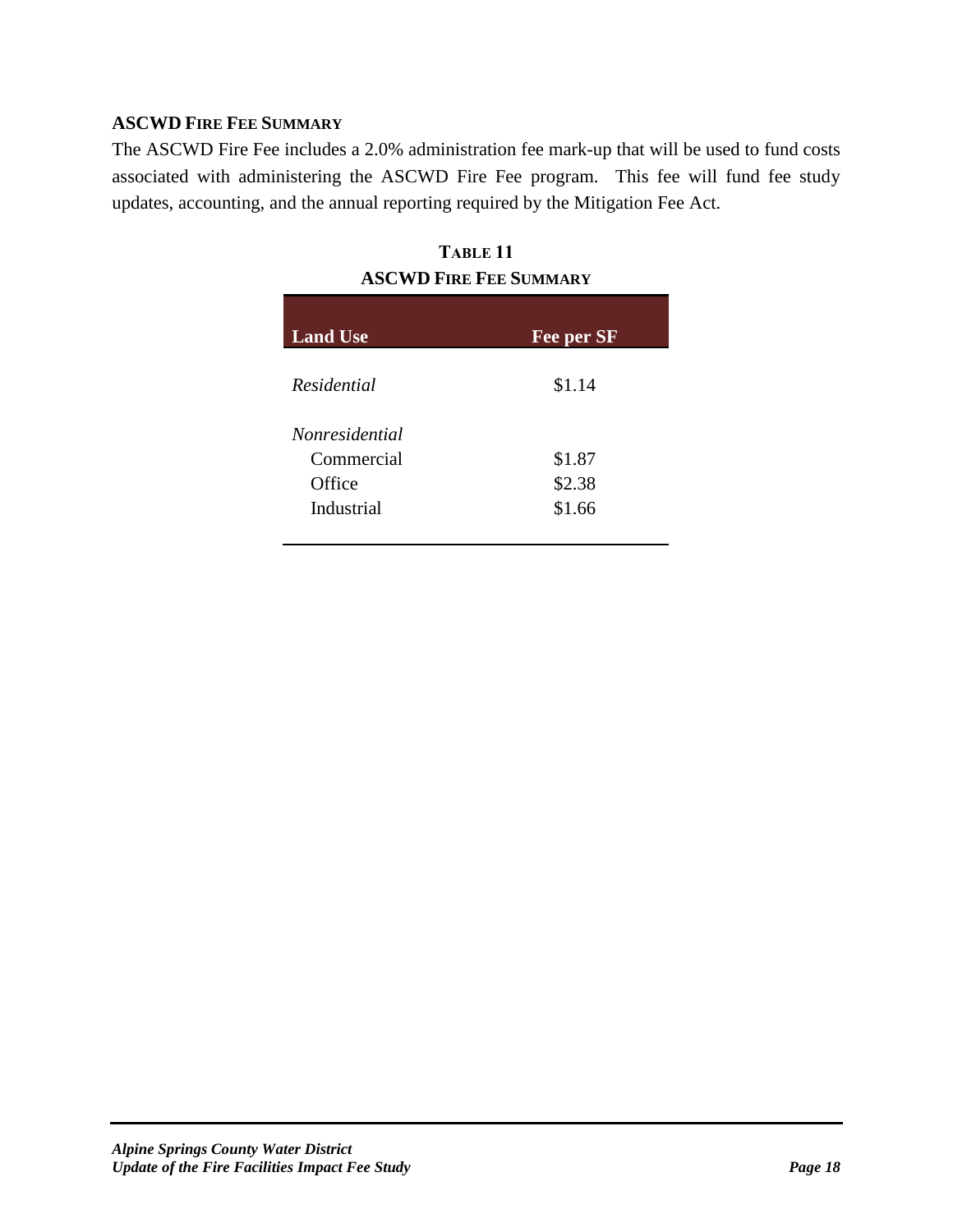#### **FEE IMPLEMENTATION**

According to the California Government Code, prior to levying a new fee or increasing an existing fee, an agency must hold at least one open and public meeting. At least ten days prior to this meeting, the agency must make data on infrastructure costs and funding sources available to the public. Notice of the time and place of the meeting, and a general explanation of the matter, are to be published in accordance with Section 6062a of the Government Code, which states that publication shall occur twice, with at least five days intervening, commencing at least ten days before the hearing, in a newspaper regularly published once a week or more.

The ASCWD Fire Fee will need to be approved by the ASCWD Board of Directors and the Placer County Board of Supervisors through a fee resolution or ordinance to adopt the proposed ASCWD Fire Fee. The resolution or ordinance authorizing and establishing the ASCWD Fire Fee will then be adopted by the Placer County Board of Supervisors. Once the last action associated with adopting the ASCWD Fire Fee is completed, it shall become effective sixty days later.

#### **ANNUAL INFLATION UPDATE**

The ASCWD Fire Fees may be adjusted in future years to reflect revised facility costs or receipt of funding from alternative sources. In addition to such adjustments, in January of each calendar year, or another date, as designated by the ASCWD, the cost estimates and the ASCWD Fire Fees will also be adjusted by the average increase in the Construction Cost Index (CCI) as reported in the *Engineering News Record* for the 12-month period ending November of the previous year. For example, the adjustment for January 2014 will be determined by calculating the increase from November 2012 to November 2013 in the CCI. The resulting increase will be the adjustment factor that will be applied to the ASCWD Fire Fees in January 2014. The increased fees may be adopted through a resolution or ordinance.

#### **FEE STUDY UPDATES**

The Fee Study will be subject to periodic update based on changes in developable land, land uses, facilities and land costs, or economic conditions. The ASCWD should periodically review the costs, fees, and account balances to determine if an update to the ASCWD Fire Fee is warranted. During the periodic reviews, the ASCWD may analyze the following items that would impact the ASCWD Fire Fee program: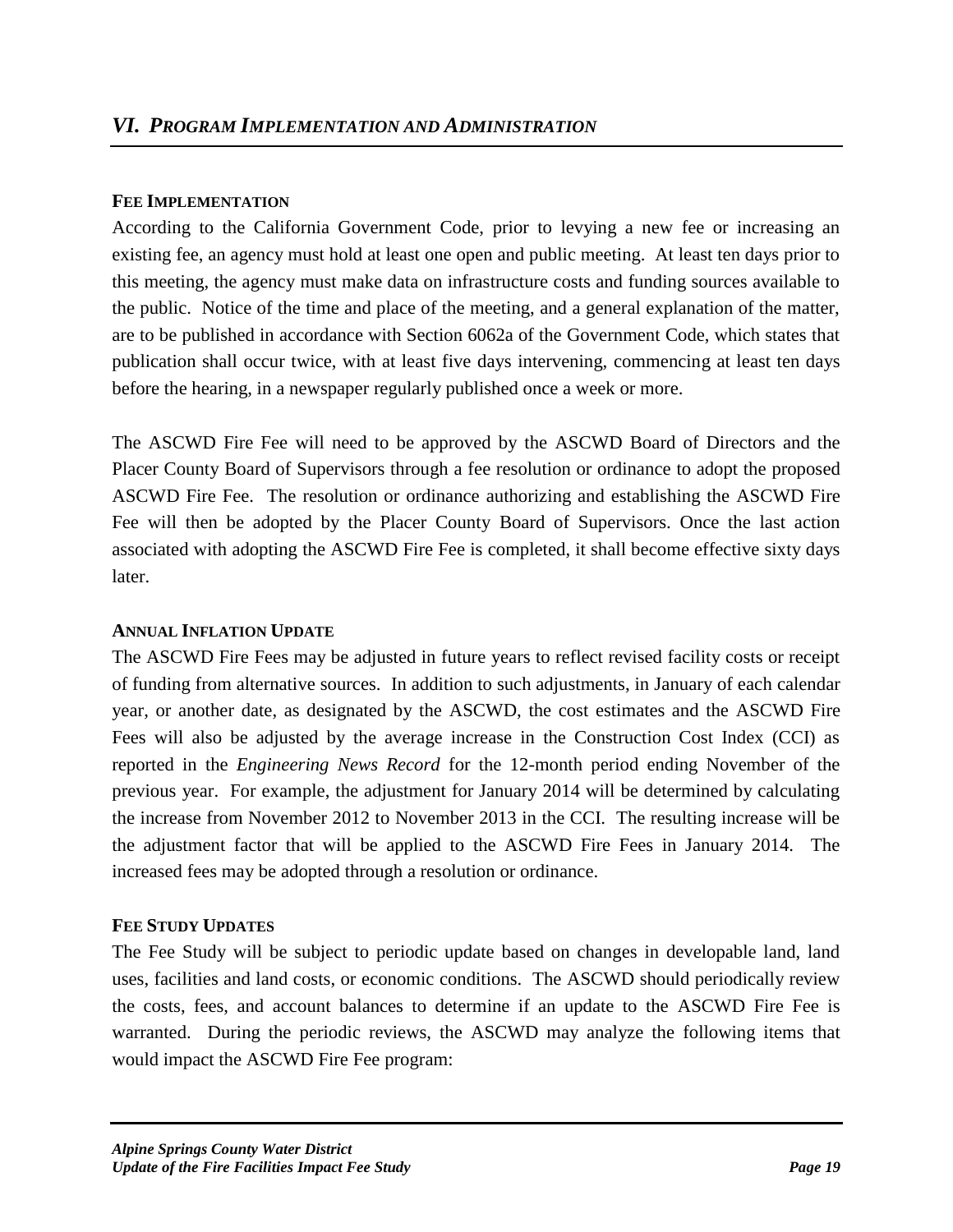- Changes to the required fire facilities included in the ASCWD Fire Fee program
- Changes in land costs
- Changes in zoning or density
- Changes in the cost to administer the ASCWD Fire Fee

#### **ADMINISTRATION FEE COMPONENT OF THE ASCWD FIRE FEE**

The ASCWD Fire Fee includes an administration fee component equal to 2.0% of facilities costs. Based on its experience administering past fire fee programs, the 2.0% fee rate should be sufficient to cover its cost of administering the ASCWD Fire Fee program. The ASCWD should monitor its administration costs in the following years and adjust the rate, if necessary.

#### **ANNUAL AND FIVE-YEAR REPORTING REQUIREMENTS**

The Mitigation Fee Act requires the ASCWD to report every year and every fifth year certain financial information regarding the fees. The ASCWD must make available within 180 days after the last day of each fiscal year the following information from the prior fiscal year:

- 1) A brief description of the type of fee in the account or fund
- 2) The amount of the fee
- 3) The beginning and ending balance in the account or fund
- 4) The amount of the fee collected and the interest earned
- 5) An identification of each public improvement for which fees were expended and the amount of expenditures
- 6) An identification of an approximate date by which time construction on the improvement will commence if it is determined that sufficient funds exist to complete the project
- 7) A description of each interfund transfer or loan made from the account and when it will be repaid
- 8) Identification of any refunds made once it is determined that sufficient monies have been collected to fund all fee-related projects

The ASCWD must make this information available for public review and must also present it at the next regularly scheduled public meeting not less than 15 days after this information is made available to the public.